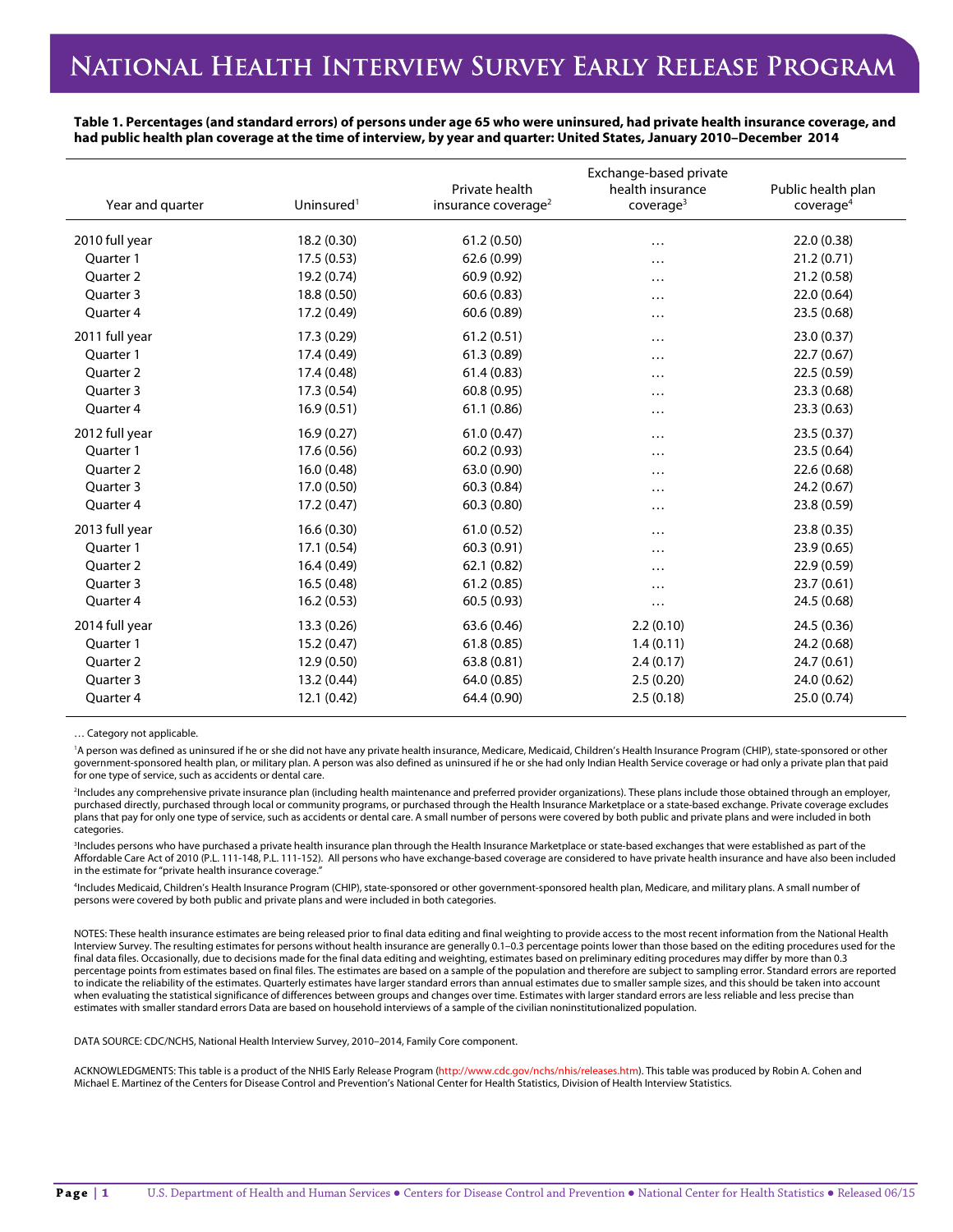**Table 2. Percentages (and standard errors) of persons under age 65 who were uninsured, had private health insurance coverage, and had public health plan coverage at the time of interview, by age group, year, and quarter: United States, January 2010–December 2014**

| Age group, year, and<br>quarter | Uninsured <sup>1</sup> | Private health insurance<br>coverage <sup>2</sup> | Exchange-based private<br>health insurance<br>coverage <sup>3</sup> | Public health plan<br>coverage <sup>4</sup> |
|---------------------------------|------------------------|---------------------------------------------------|---------------------------------------------------------------------|---------------------------------------------|
| 0-17 years                      |                        |                                                   |                                                                     |                                             |
| 2010 full year                  | 7.8 (0.32)             | 53.8 (0.75)                                       |                                                                     | 39.8 (0.73)                                 |
| Quarter 1                       | 7.4(0.51)              | 55.4 (1.47)                                       |                                                                     | 38.5 (1.41)                                 |
| Quarter 2                       | 9.1 (0.79)             | 53.0 (1.30)                                       | <br>.                                                               | 39.3 (1.19)                                 |
| Quarter 3                       | 8.2(0.56)              | 53.7 (1.35)                                       | $\cdots$                                                            | 39.7 (1.31)                                 |
| Quarter 4                       | 6.5(0.46)              | 53.0 (1.35)                                       | $\cdots$                                                            | 41.6 (1.30)                                 |
| 2011 full year                  | 7.0(0.27)              | 53.3 (0.76)                                       | $\cdots$                                                            | 41.0 (0.74)                                 |
| Quarter 1                       | 6.9(0.50)              | 54.4 (1.40)                                       | $\cdots$                                                            | 40.3 (1.35)                                 |
| Quarter 2                       | 7.7 (0.48)             | 53.7 (1.23)                                       | $\cdots$                                                            | 40.1 (1.21)                                 |
| Quarter 3                       | 7.1(0.53)              | 52.3 (1.46)                                       | $\cdots$                                                            | 42.1 (1.38)                                 |
| Quarter 4                       | 6.5(0.45)              | 53.0 (1.33)                                       | $\cdots$                                                            | 41.5 (1.29)                                 |
| 2012 full year                  | 6.6(0.27)              | 52.8 (0.73)                                       | $\cdots$                                                            | 42.1 (0.72)                                 |
| Quarter 1                       | 6.7(0.55)              | 51.6 (1.35)                                       | $\cdots$                                                            | 43.0 (1.24)                                 |
| Quarter 2                       | 6.4(0.57)              | 55.3 (1.34)                                       | .                                                                   | 39.9 (1.38)                                 |
| Quarter 3                       | 6.8(0.50)              | 52.0 (1.30)                                       | $\cdots$                                                            | 43.0 (1.26)                                 |
| Quarter 4                       | 6.4(0.44)              | 52.4 (1.33)                                       | .                                                                   | 42.3 (1.25)                                 |
| 2013 full year                  | 6.5(0.26)              | 52.6 (0.76)                                       | $\cdots$                                                            | 42.2 (0.70)                                 |
| Quarter 1                       | 7.1(0.52)              | 51.5 (1.45)                                       | $\cdots$                                                            | 42.5 (1.30)                                 |
| Quarter 2                       | 7.1(0.51)              | 54.1 (1.31)                                       | $\cdots$                                                            | 40.1 (1.21)                                 |
| Quarter 3                       | 5.9(0.49)              | 52.7 (1.39)                                       | $\cdots$                                                            | 42.7 (1.26)                                 |
| Quarter 4                       | 6.0(0.47)              | 52.0 (1.34)                                       | $\ldots$                                                            | 43.6 (1.24)                                 |
| 2014 full year                  | 5.5(0.27)              | 53.7 (0.68)                                       | 0.9(0.11)                                                           | 42.2 (0.65)                                 |
| Quarter 1                       | 6.6(0.55)              | 51.7 (1.34)                                       | 0.5(0.14)                                                           | 43.0 (1.32)                                 |
| Quarter 2                       | 5.6 (0.59)             | 53.6 (1.28)                                       | 1.0(0.17)                                                           | 42.5 (1.24)                                 |
| Quarter 3                       | 5.3 (0.46)             | 54.6 (1.31)                                       | 1.0(0.19)                                                           | 40.9 (1.24)                                 |
| Quarter 4                       | 4.2(0.40)              | 54.5 (1.38)                                       | 1.3(0.28)                                                           | 42.9 (1.39)                                 |
| 18-29 years                     |                        |                                                   |                                                                     |                                             |
| 2010 full year                  | 30.9 (0.56)            | 53.4 (0.64)                                       |                                                                     | 16.2 (0.45)                                 |
| Quarter 1                       | 30.6(1.13)             | 53.4 (1.34)                                       | $\cdots$                                                            | 16.6(0.92)                                  |
| Quarter 2                       | 31.9 (1.16)            | 54.0 (1.25)                                       |                                                                     | 14.4 (0.73)                                 |
| Quarter 3                       | 32.0 (1.01)            | 52.2 (1.11)                                       |                                                                     | 16.4 (0.85)                                 |
| Quarter 4                       | 29.1 (1.08)            | 54.2 (1.31)                                       |                                                                     | 17.4 (0.86)                                 |
| 2011 full year                  | 27.7 (0.57)            | 56.4 (0.69)                                       | $\cdots$                                                            | 16.7(0.48)                                  |
| Quarter 1                       | 27.9 (1.01)            | 55.8 (1.34)                                       | $\cdots$                                                            | 17.1 (0.92)                                 |
| Quarter 2                       | 27.6 (1.02)            | 57.4 (1.23)                                       | $\ldots$                                                            | 16.0(0.71)                                  |
| Quarter 3                       | 28.1 (1.10)            | 55.6 (1.28)                                       | $\cdots$                                                            | 17.0 (0.87)                                 |
| Quarter 4                       | 27.2 (1.02)            | 56.9 (1.16)                                       | $\cdots$                                                            | 16.8(0.75)                                  |
| 2012 full year                  | 26.9 (0.54)            | 56.5 (0.64)                                       | $\cdots$                                                            | 17.5 (0.47)                                 |
| Quarter 1                       | 28.2 (1.10)            | 54.7 (0.33)                                       | $\cdots$                                                            | 17.9 (0.88)                                 |
| Quarter 2                       | 25.1 (1.09)            | 58.4 (1.42)                                       | $\cdots$                                                            | 17.6 (0.85)                                 |
| Quarter 3                       | 27.4 (0.99)            | 55.3 (1.27)                                       | $\cdots$                                                            | 18.0 (0.94)                                 |
| Quarter 4                       | 26.9 (1.12)            | 57.6 (1.30)                                       | $\ldots$                                                            | 16.6(0.77)                                  |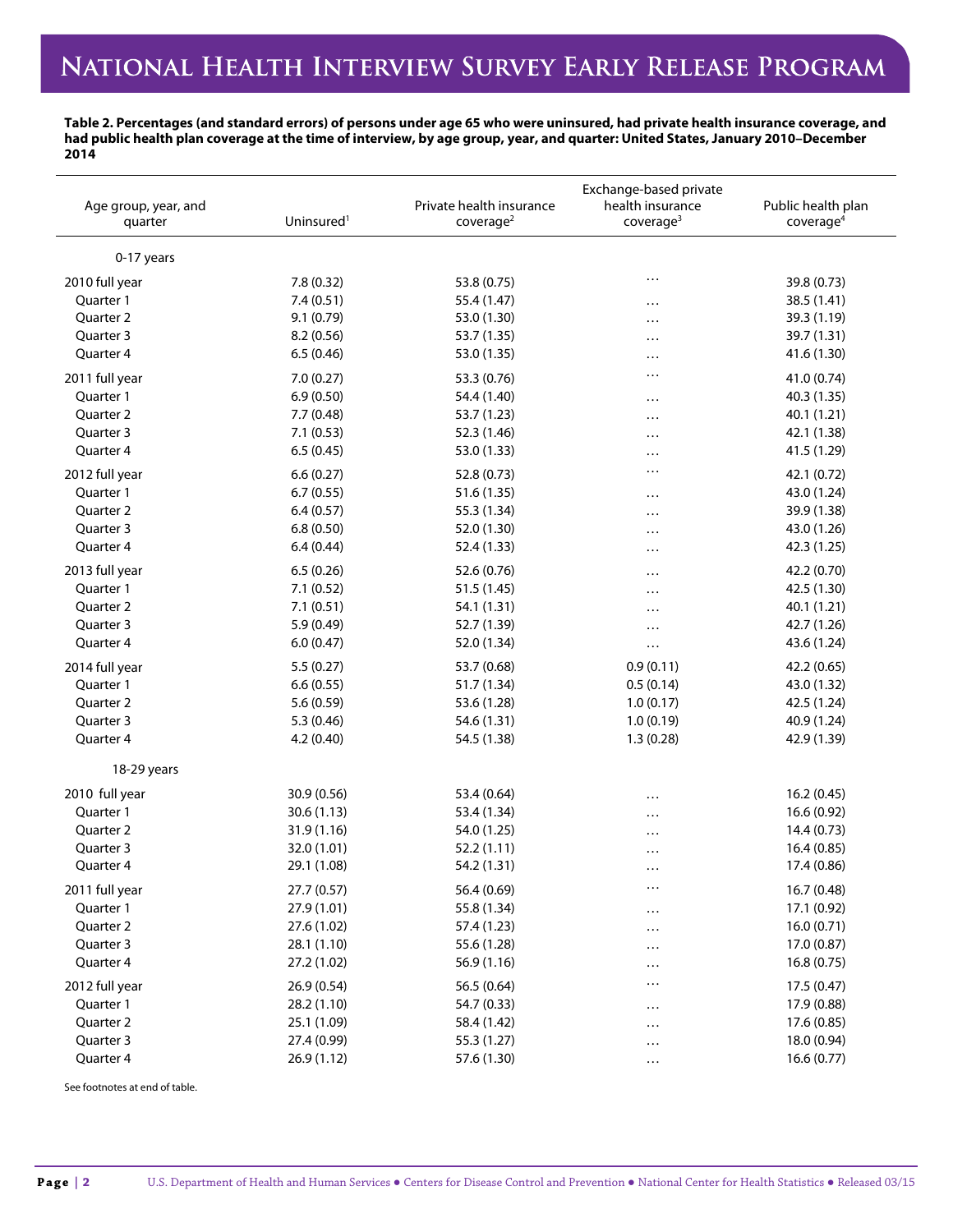### **Table 2. Percentages (and standard errors) of persons under age 65 who were uninsured, had private health insurance coverage, and had public health plan coverage at the time of interview, by age group, year, and quarter: United States, January 2010– December 2014—***Continued*

|                              |                        |                                                   | Exchange-based private                    |                                             |
|------------------------------|------------------------|---------------------------------------------------|-------------------------------------------|---------------------------------------------|
| Age group, year, and quarter | Uninsured <sup>1</sup> | Private health insurance<br>coverage <sup>2</sup> | health insurance<br>coverage <sup>3</sup> | Public health plan<br>coverage <sup>4</sup> |
|                              |                        |                                                   |                                           |                                             |
| 2013 full year               | 26.1 (0.59)            | 57.6 (0.68)                                       | .                                         | 16.9 (0.46)                                 |
| Quarter 1                    | 26.5 (1.02)            | 56.0 (1.24)                                       | .                                         | 18.1 (0.88)                                 |
| Quarter 2                    | 25.1 (1.06)            | 58.5 (1.21)                                       | .                                         | 17.1(0.87)                                  |
| Quarter 3                    | 25.9 (1.06)            | 58.8 (1.23)                                       | .                                         | 16.1 (0.90)                                 |
| Quarter 4                    | 26.8 (1.13)            | 57.2 (1.42)                                       | .                                         | 16.5(0.91)                                  |
| 2014 full year               | 20.6 (0.49)            | 61.4(0.68)                                        | 2.1(0.14)                                 | 19.0 (0.50)                                 |
| Quarter 1                    | 22.2 (0.91)            | 59.7 (1.36)                                       | 1.3(0.21)                                 | 19.0 (0.97)                                 |
| Quarter 2                    | 19.8 (0.89)            | 62.2(1.19)                                        | 2.4(0.31)                                 | 18.8 (0.95)                                 |
| Quarter 3                    | 21.5 (0.99)            | 61.0 (1.34)                                       | 2.3(0.28)                                 | 18.4 (0.85)                                 |
| Quarter 4                    | 19.1 (0.86)            | 62.4 (1.25)                                       | 2.5(0.30)                                 | 19.7 (0.97)                                 |
| 30-64 years                  |                        |                                                   |                                           |                                             |
| 2010 full year               | 19.1 (0.36)            | 67.9 (0.49)                                       | $\cdots$                                  | 14.5(0.31)                                  |
| Quarter 1                    | 18.2 (0.64)            | 69.8 (0.88)                                       | .                                         | 13.6(0.53)                                  |
| Quarter 2                    | 20.0(0.83)             | 67.7 (0.95)                                       | .                                         | 13.9 (0.48)                                 |
| Quarter 3                    | 19.7 (0.64)            | 67.2 (0.79)                                       | .                                         | 14.5 (0.54)                                 |
| Quarter 4                    | 18.6 (0.59)            | 67.0 (0.82)                                       | .                                         | 16.0 (0.56)                                 |
| 2011 full year               | 18.9 (0.34)            | 67.0 (0.44)                                       |                                           | 15.6 (0.29)                                 |
| Quarter 1                    | 19.2 (0.62)            | 67.0 (0.79)                                       | .                                         | 15.4 (0.52)                                 |
| Quarter 2                    | 18.9 (0.60)            | 67.0 (0.80)                                       | .                                         | 15.5 (0.52)                                 |
| Quarter 3                    | 18.8 (0.58)            | 67.3 (0.82)                                       | .                                         | 15.5 (0.50)                                 |
| Quarter 4                    | 18.7 (0.59)            | 67.0 (0.84)                                       | .                                         | 16.0 (0.58)                                 |
| 2012 full year               | 18.7(0.31)             | 66.8 (0.43)                                       | .                                         | 16.0(0.30)                                  |
| Quarter 1                    | 19.4 (0.65)            | 66.7 (0.85)                                       | .                                         | 15.3 (0.52)                                 |
| Quarter 2                    | 17.7 (0.54)            | 68.6 (0.78)                                       | $\cdots$                                  | 15.4(0.51)                                  |
| Quarter 3                    | 18.6 (0.58)            | 66.4 (0.80)                                       | .                                         | 16.6(0.57)                                  |
| Quarter 4                    | 19.2(0.53)             | 65.3 (0.72)                                       | .                                         | 16.8(0.53)                                  |
| 2013 full year               | 18.3 (0.36)            | 66.6 (0.47)                                       | $\cdots$                                  | 16.7(0.31)                                  |
| Quarter 1                    | 18.9 (0.68)            | 66.4 (0.84)                                       | .                                         | 16.4(0.56)                                  |
| Quarter 2                    | 18.1 (0.59)            | 67.5 (0.75)                                       | .                                         | 16.1 (0.52)                                 |
| Quarter 3                    | 18.7 (0.57)            | 66.5 (0.76)                                       | .                                         | 16.6 (0.52)                                 |
| Quarter 4                    | 17.8 (0.63)            | 66.2 (0.88)                                       | .                                         | 17.6 (0.59)                                 |
| 2014 full year               | 14.7 (0.30)            | 69.4 (0.43)                                       | 2.9(0.13)                                 | 17.3 (0.33)                                 |
| Quarter 1                    | 17.1 (0.58)            | 67.8 (0.74)                                       | 1.8(0.16)                                 | 16.5(0.54)                                  |
| Quarter 2                    | 14.1 (0.57)            | 69.6 (0.75)                                       | 3.1(0.23)                                 | 17.7 (0.57)                                 |
| Quarter 3                    | 14.3(0.51)             | 69.9 (0.81)                                       | 3.4(0.27)                                 | 17.3 (0.57)                                 |
| Quarter 4                    | 13.7 (0.53)            | 70.2 (0.85)                                       | 3.1(0.22)                                 | 17.7 (0.66)                                 |

… Category not applicable.

<sup>1</sup>A person was defined as uninsured if he or she did not have any private health insurance, Medicare, Medicaid, Children's Health Insurance Program (CHIP), state-sponsored or other government-sponsored health plan, or military plan. A person was also defined as uninsured if he or she had only Indian Health Service coverage or had only a private plan that paid<br>for one type of service, such as accident

2 Includes any comprehensive private insurance plan (including health maintenance and preferred provider organizations). These plans include those obtained through an employer, purchased directly, or purchased through local or community programs. Private coverage excludes plans that pay for only one type of service, such as accidents or dental care. A small number of persons were covered by both public and private plans and were included in both categories.

<sup>3</sup>Includes persons who have purchased a private health insurance plan through the Health Insurance Marketplace or state-based exchanges that were established as part of the Affordable Care Act of 2010 (P.L. 111-148, P.L. 111-152). All persons who have exchange-based coverage are considered to have private health insurance and have also been included in the estimate for "private health insurance coverage."

4 Includes Medicaid, Children's Health Insurance Program (CHIP), state-sponsored or other government-sponsored health plan, Medicare, and military plans. A small number of persons were covered by both public and private plans and were included in both categories.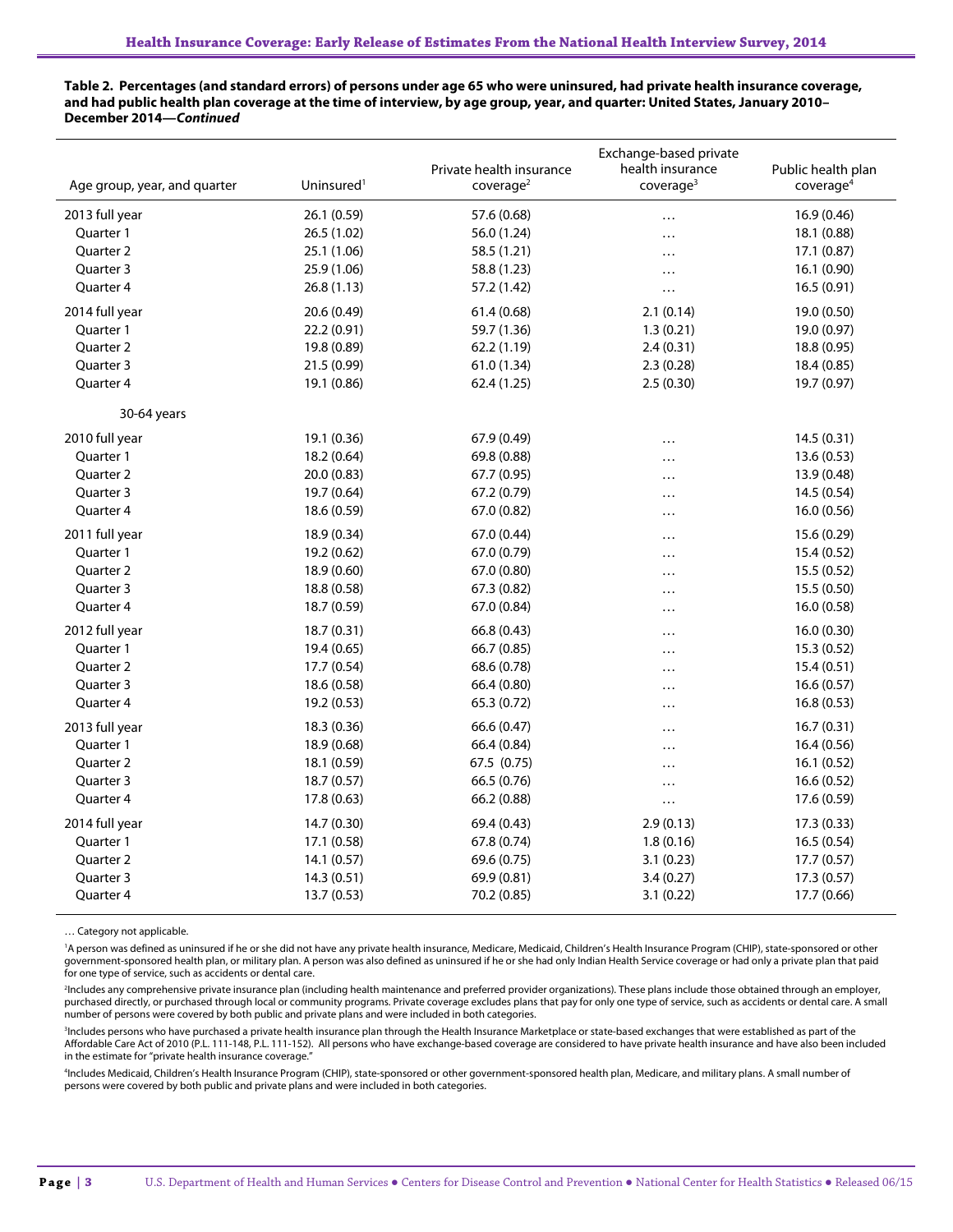NOTES: These health insurance estimates are being released prior to final data editing and final weighting to provide access to the most recent information from the National Health Interview Survey. The resulting estimates for persons without health insurance are generally 0.1–0.3 percentage points lower than those based on the editing procedures used for the final data files. Occasionally, due to decisions made for the final data editing and weighting, estimates based on preliminary editing procedures may differ by more than 0.3 percentage points from estimates based on final files. The estimates are based on a sample of the population and therefore are subject to sampling error. Standard errors are reported to indicate the reliability of the estimates. Quarterly estimates have larger standard errors than annual estimates due to smaller sample sizes, and this should be taken into account when evaluating the statistical significance of differences between groups and changes over time. Estimates with larger standard errors are less reliable and less precise than estimates with smaller standard errors. Data are based on household interviews of a sample of the civilian noninstitutionalized population.

#### DATA SOURCE: CDC/NCHS, National Health Interview Survey, 2010–2014, Family Core component.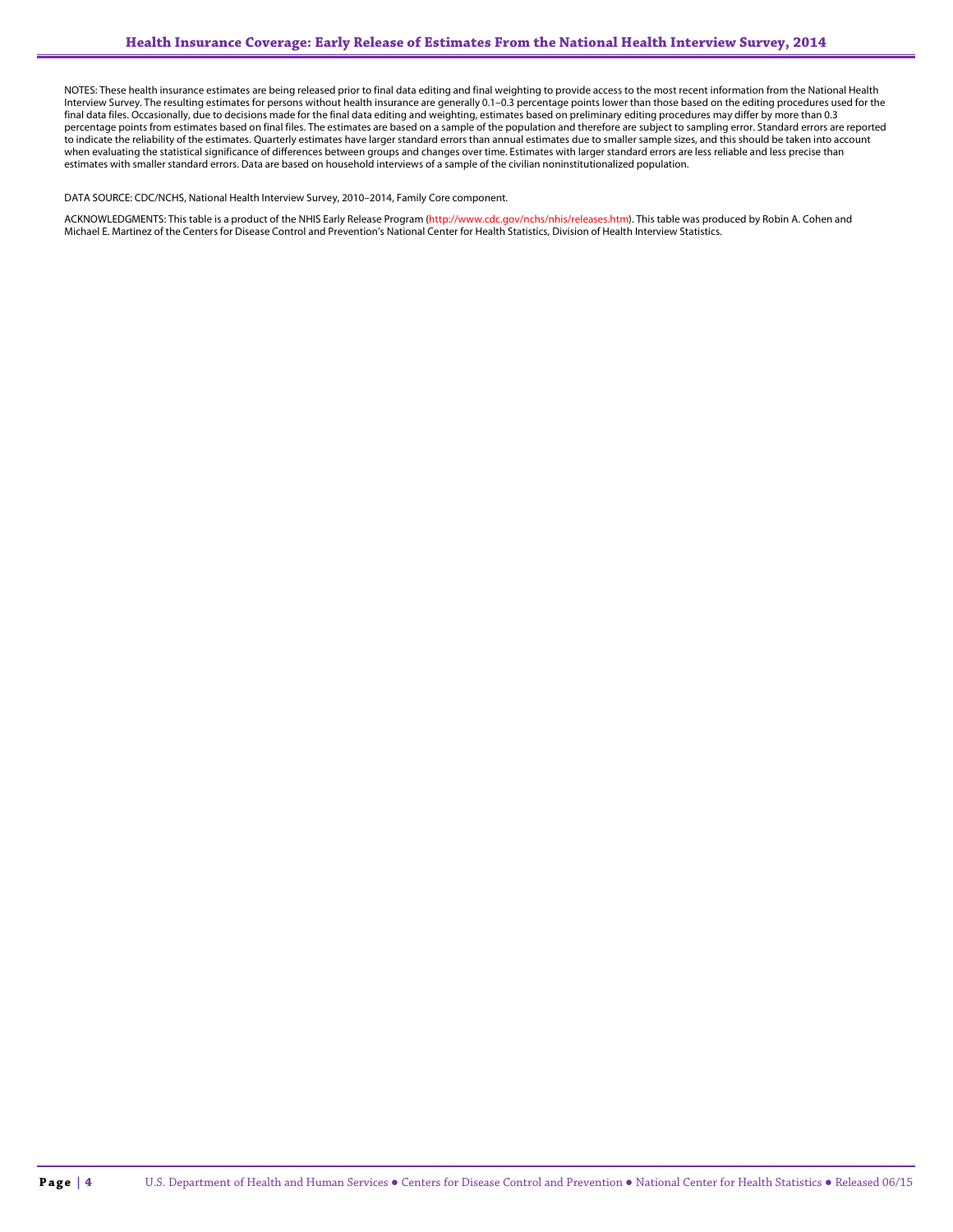**Table 3. Percentages (and standard errors) of persons aged 18–64 who were uninsured, had private health insurance coverage, and had public health plan coverage at the time of interview, by year and quarter: United States, January 2010–December 2014**

| Year and quarter     | Uninsured <sup>1</sup> | Private health insurance<br>cover aq <sup>2</sup> | Exchange-based private<br>health insurance<br>coverage <sup>3</sup> | Public health plan<br>coverage <sup>4</sup> |
|----------------------|------------------------|---------------------------------------------------|---------------------------------------------------------------------|---------------------------------------------|
| 2010 full year       | 22.3(0.35)             | 64.1 (0.46)                                       | .                                                                   | 15.0 (0.30)                                 |
| Quarter 1            | 21.5(0.66)             | 65.5 (0.88)                                       | .                                                                   | 14.4 (0.54)                                 |
| Ouarter <sub>2</sub> | 23.2 (0.80)            | 64.0 (0.89)                                       | .                                                                   | 14.0 (0.44)                                 |
| Quarter 3            | 23.0 (0.58)            | 63.2(0.73)                                        | $\cdots$                                                            | 15.0(0.51)                                  |
| Quarter 4            | 21.4(0.60)             | 63.6(0.81)                                        | $\cdots$                                                            | 16.4(0.53)                                  |
| 2011 full year       | 21.3(0.34)             | 64.2 (0.45)                                       | .                                                                   | 15.9 (0.29)                                 |
| Quarter 1            | 21.6(0.59)             | 64.0 (0.79)                                       | .                                                                   | 15.9 (0.50)                                 |
| Ouarter <sub>2</sub> | 21.2(0.59)             | 64.5 (0.79)                                       | .                                                                   | 15.6 (0.47)                                 |
| Ouarter 3            | 21.3(0.62)             | 64.2 (0.84)                                       | $\cdots$                                                            | 15.9(0.52)                                  |
| Quarter 4            | 21.0(0.62)             | 64.3 (0.78)                                       | $\cdots$                                                            | 16.2(0.51)                                  |
| 2012 full year       | 20.9(0.31)             | 64.1 (0.42)                                       | .                                                                   | 16.4(0.29)                                  |
| Quarter 1            | 21.7(0.66)             | 63.6 (0.84)                                       |                                                                     | 16.0(0.51)                                  |
| Quarter 2            | 19.6 (0.59)            | 65.9 (0.83)                                       | $\cdots$                                                            | 16.0(0.51)                                  |
| Quarter 3            | 20.9(0.57)             | 63.5 (0.79)                                       | .                                                                   | 17.0(0.55)                                  |
| Quarter 4            | 21.3(0.58)             | 63.3(0.73)                                        | $\cdots$                                                            | 16.8(0.50)                                  |
| 2013 full year       | 20.4(0.37)             | 64.2 (0.47)                                       | .                                                                   | 16.7(0.30)                                  |
| Quarter 1            | 20.9(0.64)             | 63.6 (0.79)                                       | $\cdots$                                                            | 16.9(0.54)                                  |
| Ouarter <sub>2</sub> | 19.9 (0.58)            | 65.1 (0.74)                                       | $\cdots$                                                            | 16.3(0.51)                                  |
| Quarter 3            | 20.6 (0.59)            | 64.5 (0.74)                                       | $\cdots$                                                            | 16.4(0.48)                                  |
| Quarter 4            | 20.1(0.64)             | 63.8 (0.87)                                       | $\cdots$                                                            | 17.3(0.57)                                  |
| 2014 full year       | 16.3(0.31)             | 67.3(0.43)                                        | 2.7(0.11)                                                           | 17.7 (0.32)                                 |
| Quarter 1            | 18.4(0.55)             | 65.6 (0.76)                                       | 1.7(0.13)                                                           | 17.1(0.53)                                  |
| Quarter 2            | 15.6(0.57)             | 67.7(0.73)                                        | 2.9(0.21)                                                           | 18.0(0.53)                                  |
| Quarter 3            | 16.2(0.53)             | 67.6 (0.80)                                       | 3.1(0.23)                                                           | 17.6 (0.53)                                 |
| Quarter 4            | 15.1 (0.52)            | 68.1 (0.81)                                       | 2.9(0.19)                                                           | 18.2 (0.62)                                 |

… Category not applicable.

<sup>1</sup>A person was defined as uninsured if he or she did not have any private health insurance, Medicare, Medicaid, Children's Health Insurance Program (CHIP), state-sponsored or other government-sponsored health plan, or military plan. A person was also defined as uninsured if he or she had only Indian Health Service coverage or had only a private plan that paid for one type of service, such as accidents or dental care.

2 Includes any comprehensive private insurance plan (including health maintenance and preferred provider organizations). These plans include those obtained through an employer, purchased directly, purchased through local or community programs, or purchased through the Health Insurance Marketplace or a state-based exchange. Private coverage excludes plans that pay for only one type of service, such as accidents or dental care. A small number of persons were covered by both public and private plans and were included in both categories.

3 Includes persons who have purchased a private health insurance plan through the Health Insurance Marketplace or state-based exchanges that were established as part of the Affordable Care Act of 2010 (P.L. 111-148, P.L. 111-152). All persons who have exchange-based coverage are considered to have private health insurance and have also been included in the estimate for "private health insurance coverage."

4 Includes Medicaid, Children's Health Insurance Program (CHIP), state-sponsored or other government-sponsored health plan, Medicare, and military plans. A small number of persons were covered by both public and private plans and were included in both categories.

NOTES: These health insurance estimates are being released prior to final data editing and final weighting to provide access to the most recent information from the National Health Interview Survey. The resulting estimates for persons without health insurance are generally 0.1–0.3 percentage points lower than those based on the editing procedures used for the final data files. Occasionally, due to decisions made for the final data editing and weighting, estimates based on preliminary editing procedures may differ by more than 0.3 percentage points from estimates based on final files. The estimates are based on a sample of the population and therefore are subject to sampling error. Standard errors are reported to indicate the reliability of the estimates. Quarterly estimates have larger standard errors than annual estimates due to smaller sample sizes, and this should be taken into account when evaluating the statistical significance of differences between groups and changes over time. Estimates with larger standard errors are less reliable and less precise than estimates with smaller standard errors.Data are based on household interviews of a sample of the civilian noninstitutionalized population.

DATA SOURCE: CDC/NCHS, National Health Interview Survey, 2010–2014, Family Core component.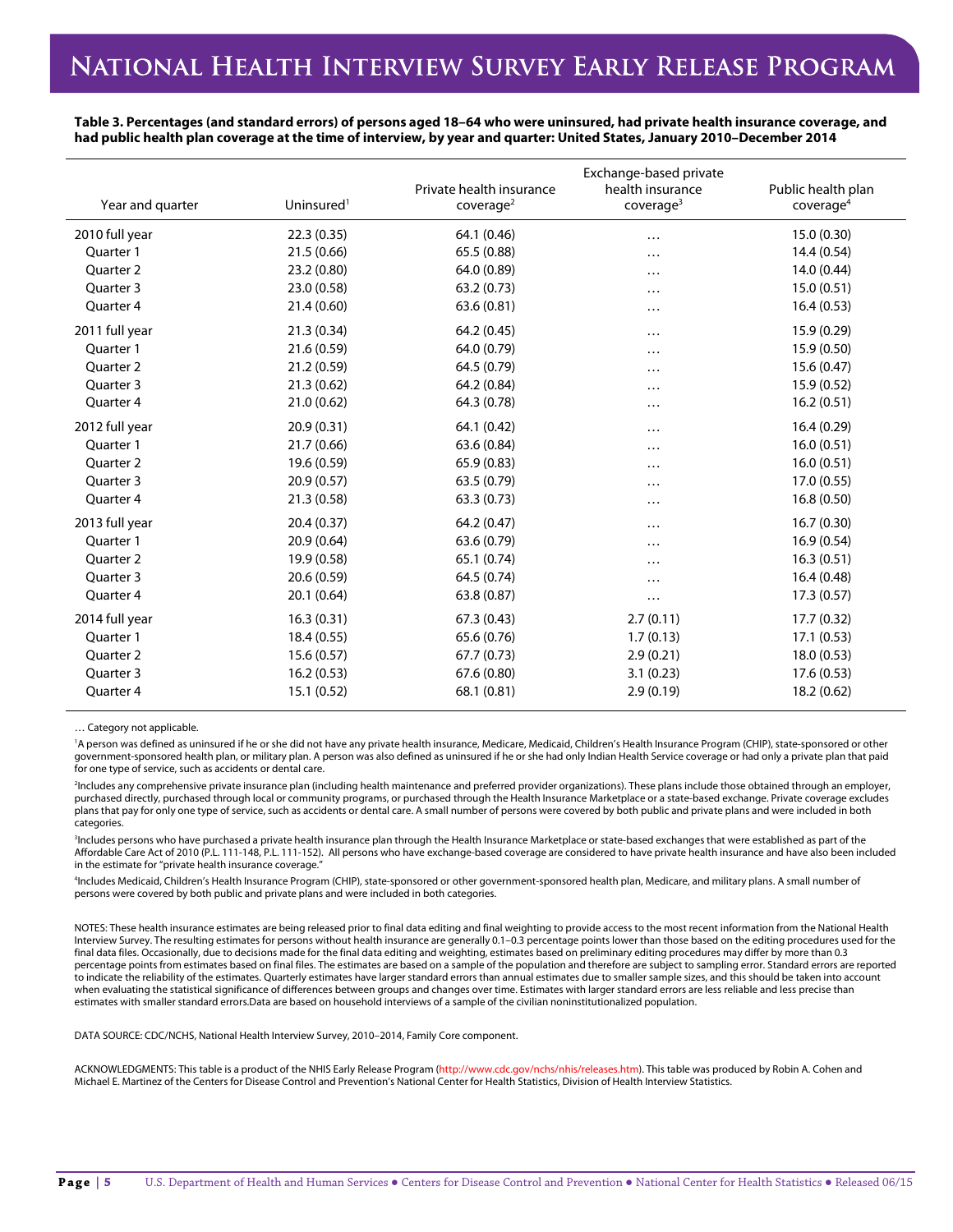**Table 4. Percentages (and standard errors) of persons aged 18–64 who were uninsured, had private health insurance coverage, and had public health plan coverage at the time of interview, by sex, year, and quarter: United States, January 2010–December 2014**

| Male<br>2010 full year<br>25.3 (0.44)<br>63.4 (0.51)<br>12.5 (0.30)<br>$\cdots$<br>Quarter 1<br>24.7 (0.84)<br>64.7 (0.93)<br>12.0 (0.54)<br>$\cdots$<br>26.4(0.93)<br>63.5 (0.99)<br>Quarter 2<br>11.2 (0.49)<br>$\cdots$<br>Quarter 3<br>26.3(0.75)<br>62.2 (0.82)<br>12.6 (0.50)<br>.<br>Quarter 4<br>24.0 (0.74)<br>63.3 (0.87)<br>14.1(0.55)<br>$\cdots$<br>2011 full year<br>23.7 (0.40)<br>63.9 (0.49)<br>13.8 (0.30)<br>$\cdots$<br>Quarter 1<br>24.0 (0.72)<br>63.7 (0.86)<br>13.6 (0.52)<br>$\cdots$<br>Quarter 2<br>23.8 (0.72)<br>64.0 (0.92)<br>13.5(0.51)<br>$\cdots$<br>Quarter 3<br>23.4 (0.75)<br>64.2 (0.90)<br>14.0 (0.52)<br>$\cdots$<br>Quarter 4<br>23.6 (0.69)<br>63.8 (0.82)<br>14.0 (0.53)<br>$\cdots$<br>$\cdots$<br>2012 full year<br>23.2 (0.38)<br>64.0 (0.46)<br>14.2 (0.31)<br>Quarter 1<br>24.0 (0.78)<br>63.6 (0.92)<br>13.8(0.54)<br>$\cdots$<br>Quarter 2<br>21.6 (0.68)<br>66.1 (0.90)<br>13.9 (0.58)<br>$\cdots$<br>Quarter 3<br>23.5 (0.71)<br>63.5 (0.82)<br>14.3(0.57)<br><br>23.8 (0.71)<br>62.7 (0.84)<br>14.5 (0.54)<br>Quarter 4<br>$\cdots$<br>22.5 (0.42)<br>64.6 (0.49)<br>14.2 (0.32)<br>.<br>2013 full year<br>Quarter 1<br>23.3(0.80)<br>63.9 (0.90)<br>14.3 (0.58)<br>$\cdots$<br>Quarter 2<br>22.7(0.72)<br>64.3 (0.84)<br>14.2 (0.58)<br>.<br>Quarter 3<br>22.3 (0.70)<br>65.0 (0.80)<br>14.1 (0.54)<br>$\cdots$<br>Quarter 4<br>21.9 (0.78)<br>65.0 (0.90)<br>14.3 (0.56)<br>$\cdots$<br>18.3(0.38)<br>67.7(0.47)<br>2.4(0.12)<br>15.2 (0.36)<br>2014 full year<br>Quarter 1<br>20.0 (0.66)<br>1.6(0.14)<br>66.3 (0.84)<br>14.9 (0.59)<br>Quarter 2<br>17.8 (0.72)<br>67.8 (0.79)<br>2.7(0.24)<br>15.7 (0.64)<br>Quarter 3<br>18.1 (0.66)<br>67.8 (0.85)<br>2.7(0.24)<br>15.4 (0.58)<br>Quarter 4<br>2.8(0.21)<br>15.1 (0.66)<br>17.3 (0.65)<br>68.7 (0.92)<br>Female<br>2010 full year<br>19.3 (0.32)<br>64.7 (0.47)<br>17.4 (0.38)<br>$\cdots$<br>Quarter 1<br>18.4 (0.65)<br>66.2 (0.95)<br>16.8 (0.68)<br>$\cdots$<br>Quarter 2<br>20.1 (0.76)<br>64.5 (0.92)<br>16.8(0.55)<br>$\cdots$<br>Quarter 3<br>19.7 (0.57)<br>17.3 (0.67)<br>64.2 (0.80)<br>$\cdots$<br>Quarter 4<br>18.8 (0.60)<br>64.0 (0.87)<br>18.6 (0.68)<br>$\cdots$<br>$\ldots$<br>2011 full year<br>18.0 (0.34)<br>18.9 (0.36)<br>64.5 (0.47)<br>Quarter 1<br>19.2 (0.59)<br>64.3 (0.86)<br>18.1 (0.62)<br>$\cdots$<br>Quarter 2<br>64.9 (0.81)<br>18.6 (0.59)<br>17.8 (0.57)<br>$\cdots$<br>Quarter 3<br>19.3 (0.64)<br>64.1 (0.89)<br>17.8 (0.65)<br>$\cdots$<br>Quarter 4<br>18.4 (0.71)<br>64.8 (0.93)<br>18.4 (0.66)<br>$\cdots$<br>2012 full year<br>$\cdots$<br>18.6 (0.34)<br>18.6(0.33)<br>64.2 (0.44)<br>Quarter 1<br>19.6 (0.66)<br>63.5 (0.90)<br>18.0(0.61)<br>$\cdots$<br>Quarter 2<br>17.7 (0.60)<br>65.8 (0.86)<br>18.0(0.57)<br>$\cdots$<br>Quarter 3<br>18.5(0.61)<br>63.5 (0.88)<br>19.5 (0.66)<br>$\cdots$<br>Quarter 4<br>18.8 (0.59)<br>63.9 (0.76)<br>18.9 (0.59)<br>$\ldots$ | Sex, year, and quarter | Uninsured <sup>1</sup> | Private health insurance<br>coverage <sup>2</sup> | Exchange-based private<br>health insurance<br>coverage <sup>3</sup> | Public health plan<br>coverage <sup>4</sup> |
|---------------------------------------------------------------------------------------------------------------------------------------------------------------------------------------------------------------------------------------------------------------------------------------------------------------------------------------------------------------------------------------------------------------------------------------------------------------------------------------------------------------------------------------------------------------------------------------------------------------------------------------------------------------------------------------------------------------------------------------------------------------------------------------------------------------------------------------------------------------------------------------------------------------------------------------------------------------------------------------------------------------------------------------------------------------------------------------------------------------------------------------------------------------------------------------------------------------------------------------------------------------------------------------------------------------------------------------------------------------------------------------------------------------------------------------------------------------------------------------------------------------------------------------------------------------------------------------------------------------------------------------------------------------------------------------------------------------------------------------------------------------------------------------------------------------------------------------------------------------------------------------------------------------------------------------------------------------------------------------------------------------------------------------------------------------------------------------------------------------------------------------------------------------------------------------------------------------------------------------------------------------------------------------------------------------------------------------------------------------------------------------------------------------------------------------------------------------------------------------------------------------------------------------------------------------------------------------------------------------------------------------------------------------------------------------------------------------------------------------------------------------------------------------------------------------------------------------------------------------------------------------------------------------------------------|------------------------|------------------------|---------------------------------------------------|---------------------------------------------------------------------|---------------------------------------------|
|                                                                                                                                                                                                                                                                                                                                                                                                                                                                                                                                                                                                                                                                                                                                                                                                                                                                                                                                                                                                                                                                                                                                                                                                                                                                                                                                                                                                                                                                                                                                                                                                                                                                                                                                                                                                                                                                                                                                                                                                                                                                                                                                                                                                                                                                                                                                                                                                                                                                                                                                                                                                                                                                                                                                                                                                                                                                                                                                 |                        |                        |                                                   |                                                                     |                                             |
|                                                                                                                                                                                                                                                                                                                                                                                                                                                                                                                                                                                                                                                                                                                                                                                                                                                                                                                                                                                                                                                                                                                                                                                                                                                                                                                                                                                                                                                                                                                                                                                                                                                                                                                                                                                                                                                                                                                                                                                                                                                                                                                                                                                                                                                                                                                                                                                                                                                                                                                                                                                                                                                                                                                                                                                                                                                                                                                                 |                        |                        |                                                   |                                                                     |                                             |
|                                                                                                                                                                                                                                                                                                                                                                                                                                                                                                                                                                                                                                                                                                                                                                                                                                                                                                                                                                                                                                                                                                                                                                                                                                                                                                                                                                                                                                                                                                                                                                                                                                                                                                                                                                                                                                                                                                                                                                                                                                                                                                                                                                                                                                                                                                                                                                                                                                                                                                                                                                                                                                                                                                                                                                                                                                                                                                                                 |                        |                        |                                                   |                                                                     |                                             |
|                                                                                                                                                                                                                                                                                                                                                                                                                                                                                                                                                                                                                                                                                                                                                                                                                                                                                                                                                                                                                                                                                                                                                                                                                                                                                                                                                                                                                                                                                                                                                                                                                                                                                                                                                                                                                                                                                                                                                                                                                                                                                                                                                                                                                                                                                                                                                                                                                                                                                                                                                                                                                                                                                                                                                                                                                                                                                                                                 |                        |                        |                                                   |                                                                     |                                             |
|                                                                                                                                                                                                                                                                                                                                                                                                                                                                                                                                                                                                                                                                                                                                                                                                                                                                                                                                                                                                                                                                                                                                                                                                                                                                                                                                                                                                                                                                                                                                                                                                                                                                                                                                                                                                                                                                                                                                                                                                                                                                                                                                                                                                                                                                                                                                                                                                                                                                                                                                                                                                                                                                                                                                                                                                                                                                                                                                 |                        |                        |                                                   |                                                                     |                                             |
|                                                                                                                                                                                                                                                                                                                                                                                                                                                                                                                                                                                                                                                                                                                                                                                                                                                                                                                                                                                                                                                                                                                                                                                                                                                                                                                                                                                                                                                                                                                                                                                                                                                                                                                                                                                                                                                                                                                                                                                                                                                                                                                                                                                                                                                                                                                                                                                                                                                                                                                                                                                                                                                                                                                                                                                                                                                                                                                                 |                        |                        |                                                   |                                                                     |                                             |
|                                                                                                                                                                                                                                                                                                                                                                                                                                                                                                                                                                                                                                                                                                                                                                                                                                                                                                                                                                                                                                                                                                                                                                                                                                                                                                                                                                                                                                                                                                                                                                                                                                                                                                                                                                                                                                                                                                                                                                                                                                                                                                                                                                                                                                                                                                                                                                                                                                                                                                                                                                                                                                                                                                                                                                                                                                                                                                                                 |                        |                        |                                                   |                                                                     |                                             |
|                                                                                                                                                                                                                                                                                                                                                                                                                                                                                                                                                                                                                                                                                                                                                                                                                                                                                                                                                                                                                                                                                                                                                                                                                                                                                                                                                                                                                                                                                                                                                                                                                                                                                                                                                                                                                                                                                                                                                                                                                                                                                                                                                                                                                                                                                                                                                                                                                                                                                                                                                                                                                                                                                                                                                                                                                                                                                                                                 |                        |                        |                                                   |                                                                     |                                             |
|                                                                                                                                                                                                                                                                                                                                                                                                                                                                                                                                                                                                                                                                                                                                                                                                                                                                                                                                                                                                                                                                                                                                                                                                                                                                                                                                                                                                                                                                                                                                                                                                                                                                                                                                                                                                                                                                                                                                                                                                                                                                                                                                                                                                                                                                                                                                                                                                                                                                                                                                                                                                                                                                                                                                                                                                                                                                                                                                 |                        |                        |                                                   |                                                                     |                                             |
|                                                                                                                                                                                                                                                                                                                                                                                                                                                                                                                                                                                                                                                                                                                                                                                                                                                                                                                                                                                                                                                                                                                                                                                                                                                                                                                                                                                                                                                                                                                                                                                                                                                                                                                                                                                                                                                                                                                                                                                                                                                                                                                                                                                                                                                                                                                                                                                                                                                                                                                                                                                                                                                                                                                                                                                                                                                                                                                                 |                        |                        |                                                   |                                                                     |                                             |
|                                                                                                                                                                                                                                                                                                                                                                                                                                                                                                                                                                                                                                                                                                                                                                                                                                                                                                                                                                                                                                                                                                                                                                                                                                                                                                                                                                                                                                                                                                                                                                                                                                                                                                                                                                                                                                                                                                                                                                                                                                                                                                                                                                                                                                                                                                                                                                                                                                                                                                                                                                                                                                                                                                                                                                                                                                                                                                                                 |                        |                        |                                                   |                                                                     |                                             |
|                                                                                                                                                                                                                                                                                                                                                                                                                                                                                                                                                                                                                                                                                                                                                                                                                                                                                                                                                                                                                                                                                                                                                                                                                                                                                                                                                                                                                                                                                                                                                                                                                                                                                                                                                                                                                                                                                                                                                                                                                                                                                                                                                                                                                                                                                                                                                                                                                                                                                                                                                                                                                                                                                                                                                                                                                                                                                                                                 |                        |                        |                                                   |                                                                     |                                             |
|                                                                                                                                                                                                                                                                                                                                                                                                                                                                                                                                                                                                                                                                                                                                                                                                                                                                                                                                                                                                                                                                                                                                                                                                                                                                                                                                                                                                                                                                                                                                                                                                                                                                                                                                                                                                                                                                                                                                                                                                                                                                                                                                                                                                                                                                                                                                                                                                                                                                                                                                                                                                                                                                                                                                                                                                                                                                                                                                 |                        |                        |                                                   |                                                                     |                                             |
|                                                                                                                                                                                                                                                                                                                                                                                                                                                                                                                                                                                                                                                                                                                                                                                                                                                                                                                                                                                                                                                                                                                                                                                                                                                                                                                                                                                                                                                                                                                                                                                                                                                                                                                                                                                                                                                                                                                                                                                                                                                                                                                                                                                                                                                                                                                                                                                                                                                                                                                                                                                                                                                                                                                                                                                                                                                                                                                                 |                        |                        |                                                   |                                                                     |                                             |
|                                                                                                                                                                                                                                                                                                                                                                                                                                                                                                                                                                                                                                                                                                                                                                                                                                                                                                                                                                                                                                                                                                                                                                                                                                                                                                                                                                                                                                                                                                                                                                                                                                                                                                                                                                                                                                                                                                                                                                                                                                                                                                                                                                                                                                                                                                                                                                                                                                                                                                                                                                                                                                                                                                                                                                                                                                                                                                                                 |                        |                        |                                                   |                                                                     |                                             |
|                                                                                                                                                                                                                                                                                                                                                                                                                                                                                                                                                                                                                                                                                                                                                                                                                                                                                                                                                                                                                                                                                                                                                                                                                                                                                                                                                                                                                                                                                                                                                                                                                                                                                                                                                                                                                                                                                                                                                                                                                                                                                                                                                                                                                                                                                                                                                                                                                                                                                                                                                                                                                                                                                                                                                                                                                                                                                                                                 |                        |                        |                                                   |                                                                     |                                             |
|                                                                                                                                                                                                                                                                                                                                                                                                                                                                                                                                                                                                                                                                                                                                                                                                                                                                                                                                                                                                                                                                                                                                                                                                                                                                                                                                                                                                                                                                                                                                                                                                                                                                                                                                                                                                                                                                                                                                                                                                                                                                                                                                                                                                                                                                                                                                                                                                                                                                                                                                                                                                                                                                                                                                                                                                                                                                                                                                 |                        |                        |                                                   |                                                                     |                                             |
|                                                                                                                                                                                                                                                                                                                                                                                                                                                                                                                                                                                                                                                                                                                                                                                                                                                                                                                                                                                                                                                                                                                                                                                                                                                                                                                                                                                                                                                                                                                                                                                                                                                                                                                                                                                                                                                                                                                                                                                                                                                                                                                                                                                                                                                                                                                                                                                                                                                                                                                                                                                                                                                                                                                                                                                                                                                                                                                                 |                        |                        |                                                   |                                                                     |                                             |
|                                                                                                                                                                                                                                                                                                                                                                                                                                                                                                                                                                                                                                                                                                                                                                                                                                                                                                                                                                                                                                                                                                                                                                                                                                                                                                                                                                                                                                                                                                                                                                                                                                                                                                                                                                                                                                                                                                                                                                                                                                                                                                                                                                                                                                                                                                                                                                                                                                                                                                                                                                                                                                                                                                                                                                                                                                                                                                                                 |                        |                        |                                                   |                                                                     |                                             |
|                                                                                                                                                                                                                                                                                                                                                                                                                                                                                                                                                                                                                                                                                                                                                                                                                                                                                                                                                                                                                                                                                                                                                                                                                                                                                                                                                                                                                                                                                                                                                                                                                                                                                                                                                                                                                                                                                                                                                                                                                                                                                                                                                                                                                                                                                                                                                                                                                                                                                                                                                                                                                                                                                                                                                                                                                                                                                                                                 |                        |                        |                                                   |                                                                     |                                             |
|                                                                                                                                                                                                                                                                                                                                                                                                                                                                                                                                                                                                                                                                                                                                                                                                                                                                                                                                                                                                                                                                                                                                                                                                                                                                                                                                                                                                                                                                                                                                                                                                                                                                                                                                                                                                                                                                                                                                                                                                                                                                                                                                                                                                                                                                                                                                                                                                                                                                                                                                                                                                                                                                                                                                                                                                                                                                                                                                 |                        |                        |                                                   |                                                                     |                                             |
|                                                                                                                                                                                                                                                                                                                                                                                                                                                                                                                                                                                                                                                                                                                                                                                                                                                                                                                                                                                                                                                                                                                                                                                                                                                                                                                                                                                                                                                                                                                                                                                                                                                                                                                                                                                                                                                                                                                                                                                                                                                                                                                                                                                                                                                                                                                                                                                                                                                                                                                                                                                                                                                                                                                                                                                                                                                                                                                                 |                        |                        |                                                   |                                                                     |                                             |
|                                                                                                                                                                                                                                                                                                                                                                                                                                                                                                                                                                                                                                                                                                                                                                                                                                                                                                                                                                                                                                                                                                                                                                                                                                                                                                                                                                                                                                                                                                                                                                                                                                                                                                                                                                                                                                                                                                                                                                                                                                                                                                                                                                                                                                                                                                                                                                                                                                                                                                                                                                                                                                                                                                                                                                                                                                                                                                                                 |                        |                        |                                                   |                                                                     |                                             |
|                                                                                                                                                                                                                                                                                                                                                                                                                                                                                                                                                                                                                                                                                                                                                                                                                                                                                                                                                                                                                                                                                                                                                                                                                                                                                                                                                                                                                                                                                                                                                                                                                                                                                                                                                                                                                                                                                                                                                                                                                                                                                                                                                                                                                                                                                                                                                                                                                                                                                                                                                                                                                                                                                                                                                                                                                                                                                                                                 |                        |                        |                                                   |                                                                     |                                             |
|                                                                                                                                                                                                                                                                                                                                                                                                                                                                                                                                                                                                                                                                                                                                                                                                                                                                                                                                                                                                                                                                                                                                                                                                                                                                                                                                                                                                                                                                                                                                                                                                                                                                                                                                                                                                                                                                                                                                                                                                                                                                                                                                                                                                                                                                                                                                                                                                                                                                                                                                                                                                                                                                                                                                                                                                                                                                                                                                 |                        |                        |                                                   |                                                                     |                                             |
|                                                                                                                                                                                                                                                                                                                                                                                                                                                                                                                                                                                                                                                                                                                                                                                                                                                                                                                                                                                                                                                                                                                                                                                                                                                                                                                                                                                                                                                                                                                                                                                                                                                                                                                                                                                                                                                                                                                                                                                                                                                                                                                                                                                                                                                                                                                                                                                                                                                                                                                                                                                                                                                                                                                                                                                                                                                                                                                                 |                        |                        |                                                   |                                                                     |                                             |
|                                                                                                                                                                                                                                                                                                                                                                                                                                                                                                                                                                                                                                                                                                                                                                                                                                                                                                                                                                                                                                                                                                                                                                                                                                                                                                                                                                                                                                                                                                                                                                                                                                                                                                                                                                                                                                                                                                                                                                                                                                                                                                                                                                                                                                                                                                                                                                                                                                                                                                                                                                                                                                                                                                                                                                                                                                                                                                                                 |                        |                        |                                                   |                                                                     |                                             |
|                                                                                                                                                                                                                                                                                                                                                                                                                                                                                                                                                                                                                                                                                                                                                                                                                                                                                                                                                                                                                                                                                                                                                                                                                                                                                                                                                                                                                                                                                                                                                                                                                                                                                                                                                                                                                                                                                                                                                                                                                                                                                                                                                                                                                                                                                                                                                                                                                                                                                                                                                                                                                                                                                                                                                                                                                                                                                                                                 |                        |                        |                                                   |                                                                     |                                             |
|                                                                                                                                                                                                                                                                                                                                                                                                                                                                                                                                                                                                                                                                                                                                                                                                                                                                                                                                                                                                                                                                                                                                                                                                                                                                                                                                                                                                                                                                                                                                                                                                                                                                                                                                                                                                                                                                                                                                                                                                                                                                                                                                                                                                                                                                                                                                                                                                                                                                                                                                                                                                                                                                                                                                                                                                                                                                                                                                 |                        |                        |                                                   |                                                                     |                                             |
|                                                                                                                                                                                                                                                                                                                                                                                                                                                                                                                                                                                                                                                                                                                                                                                                                                                                                                                                                                                                                                                                                                                                                                                                                                                                                                                                                                                                                                                                                                                                                                                                                                                                                                                                                                                                                                                                                                                                                                                                                                                                                                                                                                                                                                                                                                                                                                                                                                                                                                                                                                                                                                                                                                                                                                                                                                                                                                                                 |                        |                        |                                                   |                                                                     |                                             |
|                                                                                                                                                                                                                                                                                                                                                                                                                                                                                                                                                                                                                                                                                                                                                                                                                                                                                                                                                                                                                                                                                                                                                                                                                                                                                                                                                                                                                                                                                                                                                                                                                                                                                                                                                                                                                                                                                                                                                                                                                                                                                                                                                                                                                                                                                                                                                                                                                                                                                                                                                                                                                                                                                                                                                                                                                                                                                                                                 |                        |                        |                                                   |                                                                     |                                             |
|                                                                                                                                                                                                                                                                                                                                                                                                                                                                                                                                                                                                                                                                                                                                                                                                                                                                                                                                                                                                                                                                                                                                                                                                                                                                                                                                                                                                                                                                                                                                                                                                                                                                                                                                                                                                                                                                                                                                                                                                                                                                                                                                                                                                                                                                                                                                                                                                                                                                                                                                                                                                                                                                                                                                                                                                                                                                                                                                 |                        |                        |                                                   |                                                                     |                                             |
|                                                                                                                                                                                                                                                                                                                                                                                                                                                                                                                                                                                                                                                                                                                                                                                                                                                                                                                                                                                                                                                                                                                                                                                                                                                                                                                                                                                                                                                                                                                                                                                                                                                                                                                                                                                                                                                                                                                                                                                                                                                                                                                                                                                                                                                                                                                                                                                                                                                                                                                                                                                                                                                                                                                                                                                                                                                                                                                                 |                        |                        |                                                   |                                                                     |                                             |
|                                                                                                                                                                                                                                                                                                                                                                                                                                                                                                                                                                                                                                                                                                                                                                                                                                                                                                                                                                                                                                                                                                                                                                                                                                                                                                                                                                                                                                                                                                                                                                                                                                                                                                                                                                                                                                                                                                                                                                                                                                                                                                                                                                                                                                                                                                                                                                                                                                                                                                                                                                                                                                                                                                                                                                                                                                                                                                                                 |                        |                        |                                                   |                                                                     |                                             |
|                                                                                                                                                                                                                                                                                                                                                                                                                                                                                                                                                                                                                                                                                                                                                                                                                                                                                                                                                                                                                                                                                                                                                                                                                                                                                                                                                                                                                                                                                                                                                                                                                                                                                                                                                                                                                                                                                                                                                                                                                                                                                                                                                                                                                                                                                                                                                                                                                                                                                                                                                                                                                                                                                                                                                                                                                                                                                                                                 |                        |                        |                                                   |                                                                     |                                             |
|                                                                                                                                                                                                                                                                                                                                                                                                                                                                                                                                                                                                                                                                                                                                                                                                                                                                                                                                                                                                                                                                                                                                                                                                                                                                                                                                                                                                                                                                                                                                                                                                                                                                                                                                                                                                                                                                                                                                                                                                                                                                                                                                                                                                                                                                                                                                                                                                                                                                                                                                                                                                                                                                                                                                                                                                                                                                                                                                 |                        |                        |                                                   |                                                                     |                                             |
|                                                                                                                                                                                                                                                                                                                                                                                                                                                                                                                                                                                                                                                                                                                                                                                                                                                                                                                                                                                                                                                                                                                                                                                                                                                                                                                                                                                                                                                                                                                                                                                                                                                                                                                                                                                                                                                                                                                                                                                                                                                                                                                                                                                                                                                                                                                                                                                                                                                                                                                                                                                                                                                                                                                                                                                                                                                                                                                                 |                        |                        |                                                   |                                                                     |                                             |
|                                                                                                                                                                                                                                                                                                                                                                                                                                                                                                                                                                                                                                                                                                                                                                                                                                                                                                                                                                                                                                                                                                                                                                                                                                                                                                                                                                                                                                                                                                                                                                                                                                                                                                                                                                                                                                                                                                                                                                                                                                                                                                                                                                                                                                                                                                                                                                                                                                                                                                                                                                                                                                                                                                                                                                                                                                                                                                                                 |                        |                        |                                                   |                                                                     |                                             |
|                                                                                                                                                                                                                                                                                                                                                                                                                                                                                                                                                                                                                                                                                                                                                                                                                                                                                                                                                                                                                                                                                                                                                                                                                                                                                                                                                                                                                                                                                                                                                                                                                                                                                                                                                                                                                                                                                                                                                                                                                                                                                                                                                                                                                                                                                                                                                                                                                                                                                                                                                                                                                                                                                                                                                                                                                                                                                                                                 |                        |                        |                                                   |                                                                     |                                             |
|                                                                                                                                                                                                                                                                                                                                                                                                                                                                                                                                                                                                                                                                                                                                                                                                                                                                                                                                                                                                                                                                                                                                                                                                                                                                                                                                                                                                                                                                                                                                                                                                                                                                                                                                                                                                                                                                                                                                                                                                                                                                                                                                                                                                                                                                                                                                                                                                                                                                                                                                                                                                                                                                                                                                                                                                                                                                                                                                 |                        |                        |                                                   |                                                                     |                                             |
|                                                                                                                                                                                                                                                                                                                                                                                                                                                                                                                                                                                                                                                                                                                                                                                                                                                                                                                                                                                                                                                                                                                                                                                                                                                                                                                                                                                                                                                                                                                                                                                                                                                                                                                                                                                                                                                                                                                                                                                                                                                                                                                                                                                                                                                                                                                                                                                                                                                                                                                                                                                                                                                                                                                                                                                                                                                                                                                                 |                        |                        |                                                   |                                                                     |                                             |
|                                                                                                                                                                                                                                                                                                                                                                                                                                                                                                                                                                                                                                                                                                                                                                                                                                                                                                                                                                                                                                                                                                                                                                                                                                                                                                                                                                                                                                                                                                                                                                                                                                                                                                                                                                                                                                                                                                                                                                                                                                                                                                                                                                                                                                                                                                                                                                                                                                                                                                                                                                                                                                                                                                                                                                                                                                                                                                                                 |                        |                        |                                                   |                                                                     |                                             |
|                                                                                                                                                                                                                                                                                                                                                                                                                                                                                                                                                                                                                                                                                                                                                                                                                                                                                                                                                                                                                                                                                                                                                                                                                                                                                                                                                                                                                                                                                                                                                                                                                                                                                                                                                                                                                                                                                                                                                                                                                                                                                                                                                                                                                                                                                                                                                                                                                                                                                                                                                                                                                                                                                                                                                                                                                                                                                                                                 |                        |                        |                                                   |                                                                     |                                             |
|                                                                                                                                                                                                                                                                                                                                                                                                                                                                                                                                                                                                                                                                                                                                                                                                                                                                                                                                                                                                                                                                                                                                                                                                                                                                                                                                                                                                                                                                                                                                                                                                                                                                                                                                                                                                                                                                                                                                                                                                                                                                                                                                                                                                                                                                                                                                                                                                                                                                                                                                                                                                                                                                                                                                                                                                                                                                                                                                 |                        |                        |                                                   |                                                                     |                                             |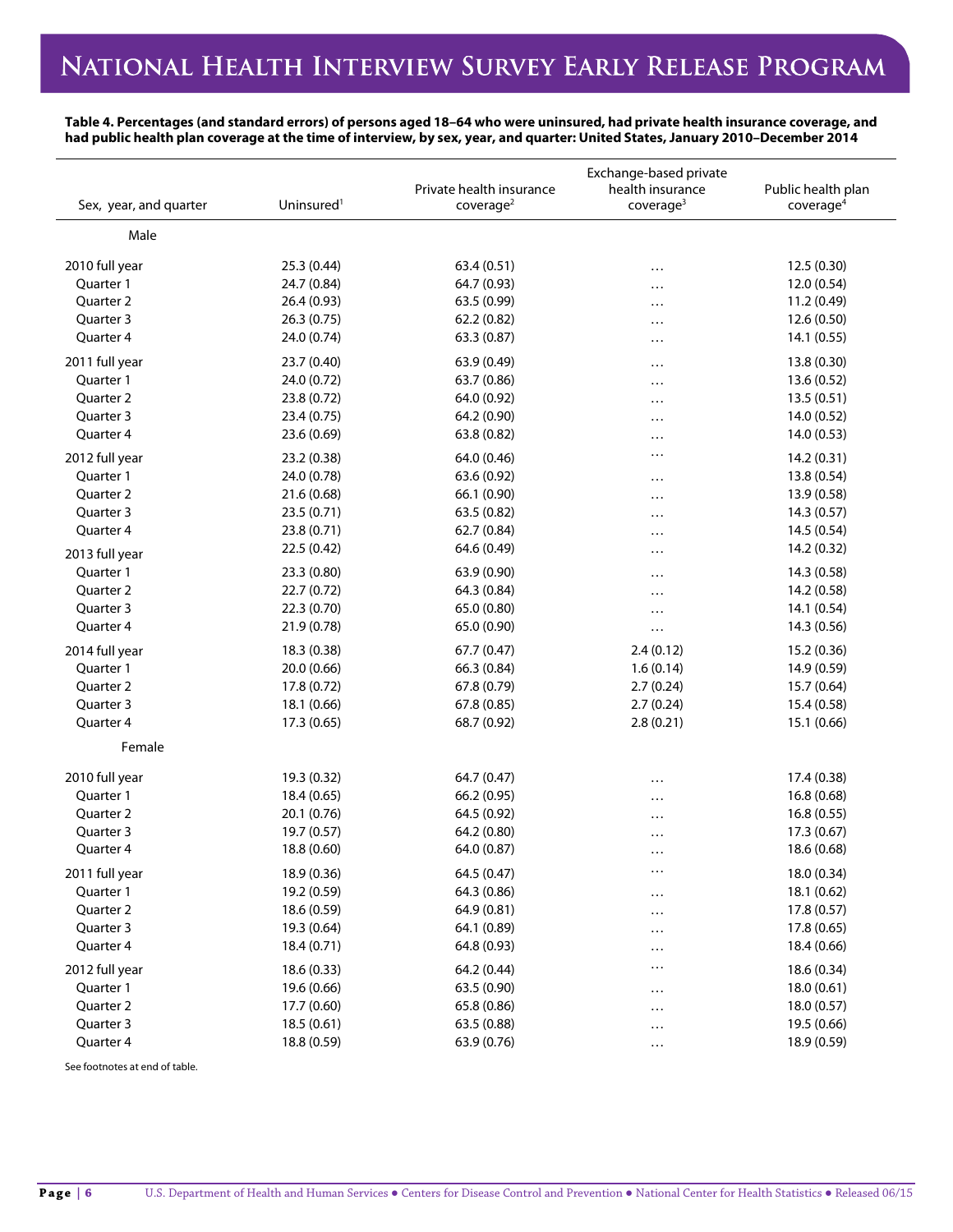**Table 4. Percentages (and standard errors) of persons aged 18–64 who were uninsured, had private health insurance coverage, and had public health plan coverage at the time of interview, by sex, year, and quarter: United States, January 2010–December 2014—** *Continued*

| Sex, year, and quarter | Uninsured <sup>1</sup> | Private health insurance<br>coverae <sup>2</sup> | Exchange-based private<br>health insurance<br>cover aq <sup>3</sup> | Public health plan<br>coverage <sup>4</sup> |
|------------------------|------------------------|--------------------------------------------------|---------------------------------------------------------------------|---------------------------------------------|
| 2013 full year         | 18.3(0.37)             | 64.0(0.51)                                       | $\cdots$                                                            | 19.1 (0.36)                                 |
| Ouarter 1              | 18.7(0.62)             | 63.4 (0.85)                                      | $\cdots$                                                            | 19.3 (0.65)                                 |
| Ouarter 2              | 17.3(0.57)             | 65.9 (0.79)                                      | $\cdots$                                                            | 18.4 (0.59)                                 |
| Quarter 3              | 18.9 (0.60)            | 63.9(0.81)                                       | $\cdots$                                                            | 18.7(0.57)                                  |
| Ouarter 4              | 18.4(0.67)             | 62.6(0.96)                                       | $\ddotsc$                                                           | 20.2(0.73)                                  |
| 2014 full year         | 14.3(0.30)             | 66.9 (0.46)                                      | 2.9(0.13)                                                           | 20.1(0.36)                                  |
| Ouarter 1              | 16.8(0.59)             | 65.1 (0.86)                                      | 1.8(0.18)                                                           | 19.3 (0.62)                                 |
| Ouarter 2              | 13.5(0.56)             | 67.6 (0.84)                                      | 3.1(0.23)                                                           | 20.2(0.64)                                  |
| Ouarter 3              | 14.3(0.52)             | 67.4 (0.89)                                      | 3.5(0.28)                                                           | 19.7 (0.66)                                 |
| Ouarter 4              | 12.9(0.54)             | 67.6 (0.85)                                      | 3.1(0.23)                                                           | 21.2(0.73)                                  |

… Category not applicable.

<sup>1</sup>A person was defined as uninsured if he or she did not have any private health insurance, Medicare, Medicaid, Children's Health Insurance Program (CHIP), state-sponsored or other government-sponsored health plan, or military plan. A person was also defined as uninsured if he or she had only Indian Health Service coverage or had only a private plan that paid for one type of service, such as accidents or dental care.

2 Includes any comprehensive private insurance plan (including health maintenance and preferred provider organizations). These plans include those obtained through an employer, purchased directly, or purchased through local or community programs. Private coverage excludes plans that pay for only one type of service, such as accidents or dental care. A small number of persons were covered by both public and private plans and were included in both categories.

<sup>3</sup>Includes persons who have purchased a private health insurance plan through the Health Insurance Marketplace or state-based exchanges that were established as part of the Affordable Care Act of 2010 (P.L. 111-148, P.L. 111-152). All persons who have exchange-based coverage are considered to have private health insurance and have also been included in the estimate for "private health insurance coverage."

4 Includes Medicaid, Children's Health Insurance Program (CHIP), state-sponsored or other government-sponsored health plan, Medicare, and military plans. A small number of persons were covered by both public and private plans and were included in both categories.

NOTES: These health insurance estimates are being released prior to final data editing and final weighting to provide access to the most recent information from the National Health Interview Survey. The resulting estimates for persons without health insurance are generally 0.1–0.3 percentage points lower than those based on the editing procedures used for the final data files. Occasionally, due to decisions made for the final data editing and weighting, estimates based on preliminary editing procedures may differ by more than 0.3 percentage points from estimates based on final files. The estimates are based on a sample of the population and therefore are subject to sampling error. Standard errors are reported to indicate the<br>reliability of the estimates. Quar statistical significance of differences between groups and changes over time. Estimates with larger standard errors are less reliable and less precise than estimates with smaller standard errors. Data are based on household interviews of a sample of the civilian noninstitutionalized population.

DATA SOURCE: CDC/NCHS, National Health Interview Survey, 2010–2014, Family Core component.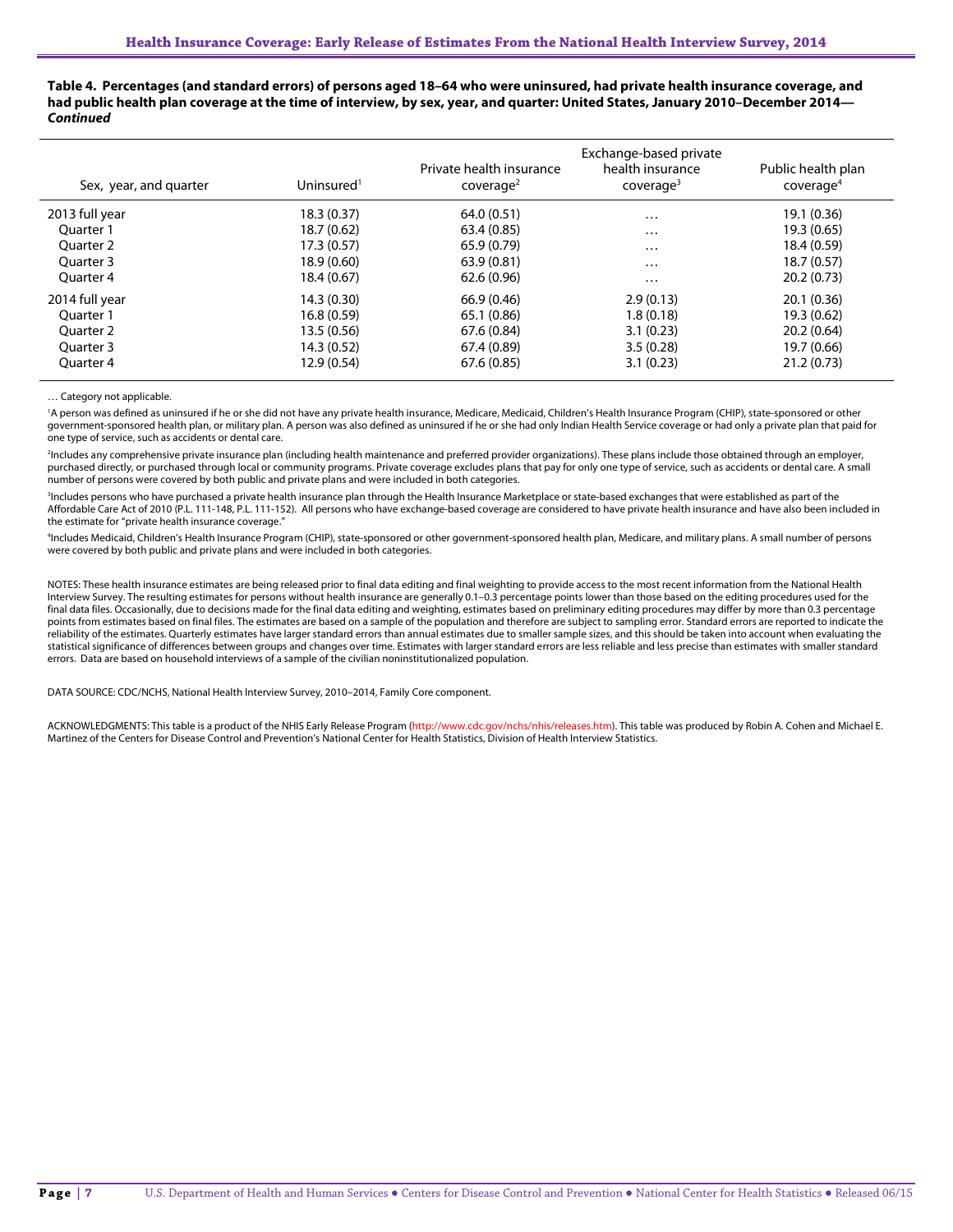### **Table 5. Percentages (and standard errors) of persons aged 18-64 who were uninsured, had private health insurance coverage, and had public health plan coverage at the time of interview, by race/ethnicity, year, and quarter: United States, January 2010– December 2014**

| Race/ethnicity, year, and quarter | Uninsured <sup>1</sup>     | Private health<br>insurance coverage <sup>2</sup> | Exchange-based<br>private health<br>insurance coverage <sup>3</sup> | Public health plan<br>coverage <sup>4</sup> |
|-----------------------------------|----------------------------|---------------------------------------------------|---------------------------------------------------------------------|---------------------------------------------|
| Hispanic or Latino <sup>5</sup>   |                            |                                                   |                                                                     |                                             |
| 2010 full year                    | 43.2 (0.91)                | 41.1 (0.85)                                       | $\cdots$                                                            | 16.3(0.64)                                  |
| Quarter 1                         | 42.4 (1.72)                | 42.9 (1.67)                                       | $\cdots$                                                            | 15.4(1.10)                                  |
| Quarter 2                         | 44.9 (1.39)                | 39.7 (1.37)                                       | $\cdots$                                                            | 15.8 (0.92)                                 |
| Quarter 3                         | 44.1 (1.78)                | 40.5 (1.69)                                       | $\cdots$                                                            | 15.8 (0.98)                                 |
| Quarter 4                         | 41.5 (1.38)                | 41.1 (1.45)                                       | $\cdots$                                                            | 18.1 (1.00)                                 |
| 2011 full year                    | 42.2 (0.89)                | 40.3 (0.82)                                       | $\cdots$                                                            | 18.1(0.63)                                  |
| Quarter 1                         | 42.0 (1.60)                | 41.2 (1.95)                                       | $\cdots$                                                            | 17.1(1.18)                                  |
| Quarter 2                         | 41.4 (1.46)                | 40.2 (1.31)                                       | $\cdots$                                                            | 19.0 (0.86)                                 |
| Quarter 3                         | 42.6 (1.38)                | 39.5 (1.41)                                       | $\cdots$                                                            | 18.6(1.10)                                  |
| Quarter 4                         | 42.7 (1.57)                | 40.2 (1.39)                                       | .                                                                   | 17.6 (1.00)                                 |
| 2012 full year                    | 41.3 (0.89)                | 40.4 (0.73)                                       | $\cdots$                                                            | 19.0 (0.64)                                 |
| Quarter 1                         | 42.6 (1.72)                | 41.0 (1.68)                                       | $\cdots$                                                            | 17.1 (1.02)                                 |
| Quarter 2                         | 39.7 (1.29)                | 42.0 (1.49)                                       | .                                                                   | 19.3 (1.04)                                 |
| Quarter 3                         | 40.5 (1.55)                | 39.8 (1.34)                                       | $\cdots$                                                            | 20.1 (1.39)                                 |
| Quarter 4                         | 42.2 (1.58)                | 38.8 (1.42)                                       | $\cdots$                                                            | 19.7 (1.03)                                 |
| 2013 full year                    | 40.6 (0.88)                | 42.1 (0.70)                                       | $\cdots$                                                            | 18.0 (0.62)                                 |
| Quarter 1                         | 41.4 (1.95)                | 40.7 (1.52)                                       | $\cdots$                                                            | 18.6(1.17)                                  |
| Quarter 2                         | 41.3 (1.51)                | 41.9 (1.24)                                       | .                                                                   | 17.5 (0.94)                                 |
| Quarter 3                         | 39.5 (1.38)                | 43.0 (1.49)                                       | $\cdots$                                                            | 18.1(1.11)                                  |
| Quarter 4                         | 40.3 (1.47)                | 42.7 (1.40)                                       | $\cdots$                                                            | 17.7 (0.95)                                 |
| 2014 full year                    | 33.7 (0.76)                | 46.4 (0.86)                                       | 2.6(0.30)                                                           | 20.6(0.73)                                  |
| Quarter 1                         | 35.7 (1.43)                | 44.8 (1.62)                                       | 1.4(0.30)                                                           | 20.1 (1.09)                                 |
| Quarter 2                         | 33.2 (1.42)                | 47.2 (1.55)                                       | 3.0(0.61)                                                           | 20.3(1.16)                                  |
| Quarter 3                         | 34.0 (1.40)                | 46.8 (1.44)                                       | 3.4(0.55)                                                           | 19.8 (1.12)                                 |
| Quarter 4                         | 31.8 (1.47)                | 47.0 (1.54)                                       | 2.6(0.37)                                                           | 22.1 (1.22)                                 |
| Non-Hispanic white, single race   |                            |                                                   |                                                                     |                                             |
| 2010 full year                    | 16.4(0.35)                 | 72.2 (0.52)                                       |                                                                     | 12.8 (0.34)                                 |
| Quarter 1                         | 15.6(0.63)                 | 73.4 (0.93)                                       |                                                                     | 12.5 (0.60)                                 |
| Quarter 2                         | 17.0 (0.65)                | 72.7 (0.83)                                       | $\cdots$<br>$\cdots$                                                | 11.7 (0.49)                                 |
| Quarter 3                         | 16.7 (0.64)                | 71.5 (0.92)                                       | $\cdots$                                                            | 13.0(0.63)                                  |
| Quarter 4                         | 16.1 (0.66)                | 71.4 (0.89)                                       | $\ddotsc$                                                           | 14.1 (0.61)                                 |
| 2011 full year                    | 15.6 (0.35)                | 72.5 (0.48)                                       |                                                                     | 13.4 (0.31)                                 |
| Quarter 1                         | 16.1 (0.64)                | 71.8 (0.87)                                       | $\cdots$                                                            | 13.6 (0.57)                                 |
| Quarter 2                         | 15.8 (0.60)                | 72.9 (0.85)                                       | $\cdots$<br>$\cdots$                                                | 12.6 (0.50)                                 |
| Quarter 3                         | 15.7 (0.64)                | 72.6 (0.86)                                       | $\cdots$                                                            | 13.3(0.61)                                  |
| Quarter 4                         | 14.8 (0.59)                | 72.8 (0.94)                                       | $\cdots$                                                            | 14.1 (0.62)                                 |
| 2012 full year                    |                            |                                                   |                                                                     |                                             |
| Quarter 1                         | 15.1 (0.31)<br>16.0(0.67)  | 72.7 (0.46)<br>72.3 (0.88)                        | $\cdots$                                                            | 13.7 (0.33)<br>13.1 (0.58)                  |
| Quarter 2                         |                            | 74.5 (0.83)                                       | .                                                                   |                                             |
| Quarter 3                         | 14.2 (0.62)<br>15.1 (0.58) | 71.9 (0.87)                                       | $\cdots$                                                            | 13.1(0.51)<br>14.7(0.61)                    |
| Quarter 4                         | 15.1 (0.59)                | 72.3 (0.85)                                       | .                                                                   | 13.9(0.57)                                  |
|                                   |                            |                                                   | $\cdots$                                                            |                                             |
| 2013 full year                    | 14.5 (0.34)                | 72.7 (0.49)                                       | $\cdots$                                                            | 14.4 (0.32)                                 |
| Quarter 1                         | 15.2 (0.62)                | 71.8 (0.91)                                       | $\cdots$                                                            | 14.6 (0.62)                                 |
| Quarter 2                         | 13.9 (0.54)                | 73.6 (0.82)                                       | $\cdots$                                                            | 14.2 (0.61)                                 |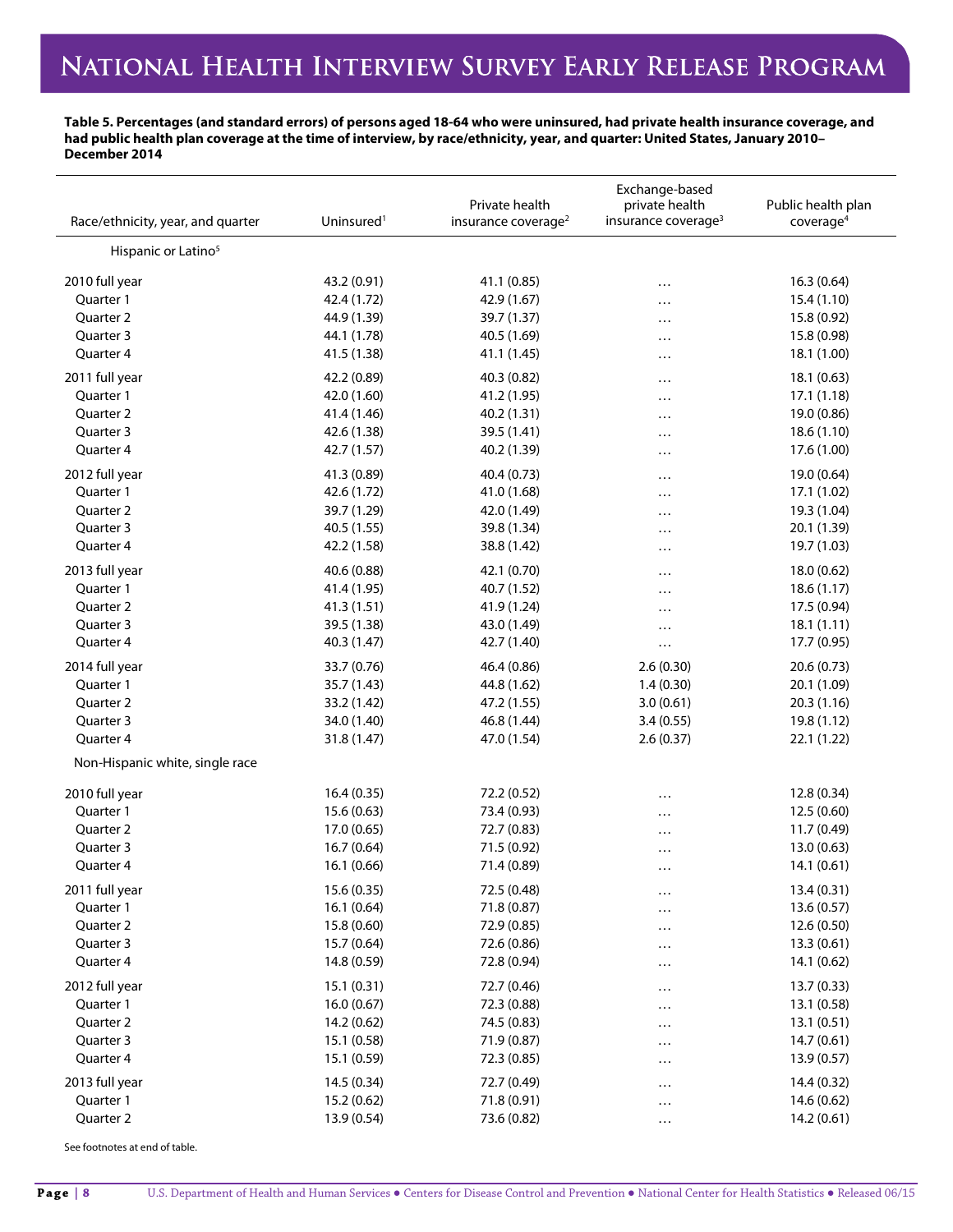### **Table 5. Percentages (and standard errors) of persons aged 18-64 who were uninsured, had private health insurance coverage, and had public health plan coverage at the time of interview, by race/ethnicity, year, and quarter: United States, January 2010– December 2014—***Continued*

| Race/ethnicity, year, and quarter | Uninsured <sup>1</sup> | Private health<br>insurance coverage <sup>2</sup> | Exchange-based<br>private health<br>insurance coverage <sup>3</sup> | Public health plan<br>coverage <sup>4</sup> |
|-----------------------------------|------------------------|---------------------------------------------------|---------------------------------------------------------------------|---------------------------------------------|
| 2013 full year-Con.               | 14.5 (0.34)            | 72.7 (0.49)                                       | .                                                                   | 14.4 (0.32)                                 |
| Quarter 3                         | 14.7(0.61)             | 72.8 (0.80)                                       | $\cdots$                                                            | 14.0 (0.52)                                 |
| Quarter 4                         | 14.0(0.61)             | 72.6 (0.96)                                       | $\cdots$                                                            | 14.7 (0.67)                                 |
| 2014 full year                    | 11.6 (0.29)            | 75.3 (0.47)                                       | 2.5(0.13)                                                           | 14.6 (0.36)                                 |
| Quarter 1                         | 13.5(0.58)             | 73.7 (0.87)                                       | 1.6(0.16)                                                           | 14.1 (0.66)                                 |
| Quarter 2                         | 11.1(0.58)             | 75.5 (0.81)                                       | 2.6(0.23)                                                           | 14.9 (0.61)                                 |
| Quarter 3                         | 11.4(0.52)             | 75.6 (0.88)                                       | 2.9(0.28)                                                           | 14.6 (0.67)                                 |
| Quarter 4                         | 10.5(0.55)             | 76.2 (0.93)                                       | 2.8(0.24)                                                           | 14.8(0.71)                                  |
| Non-Hispanic black, single race   |                        |                                                   |                                                                     |                                             |
| 2010 full year                    | 27.2 (0.75)            | 49.3 (0.81)                                       | $\cdots$                                                            | 25.3 (0.70)                                 |
| Quarter 1                         | 27.9 (1.41)            | 49.5 (1.60)                                       |                                                                     | 24.3 (1.41)                                 |
| Quarter 2                         | 26.5(1.33)             | 49.4 (1.72)                                       | .                                                                   | 25.7 (1.32)                                 |
| Quarter 3                         | 28.6 (1.14)            | 48.6 (1.35)                                       | .                                                                   | 24.8 (1.31)                                 |
| Quarter 4                         | 25.6 (1.33)            | 49.6 (1.80)                                       |                                                                     | 26.3 (1.46)                                 |
| 2011 full year                    | 24.8 (0.65)            | 50.5 (0.79)                                       | .                                                                   | 26.2(0.75)                                  |
| Quarter 1                         | 23.9 (1.26)            | 52.2 (1.67)                                       | .                                                                   | 25.8 (1.18)                                 |
| Quarter 2                         | 24.2 (1.24)            | 51.1 (1.55)                                       | $\cdots$                                                            | 26.5 (1.44)                                 |
| Quarter 3                         | 25.0 (1.16)            | 50.1 (1.49)                                       | $\cdots$                                                            | 25.9(1.27)                                  |
| Quarter 4                         | 26.2 (1.44)            | 48.8 (1.57)                                       |                                                                     | 26.6 (1.49)                                 |
| 2012 full year                    | 23.6(0.61)             | 50.8 (0.75)                                       | .                                                                   | 27.0 (0.68)                                 |
| Ouarter 1                         | 26.0 (1.19)            | 46.3 (1.50)                                       | .                                                                   | 29.1 (1.21)                                 |
| Quarter 2                         | 21.9(1.34)             | 53.1 (1.93)                                       | .                                                                   | 25.8 (1.40)                                 |
| Quarter 3                         | 24.1 (1.05)            | 51.7 (1.47)                                       | .                                                                   | 25.7 (1.27)                                 |
| Quarter 4                         | 22.6 (1.25)            | 52.2 (1.52)                                       | .                                                                   | 27.3 (1.34)                                 |
| 2013 full year                    | 24.9 (0.62)            | 50.0 (0.91)                                       | .                                                                   | 26.6(0.80)                                  |
| Quarter 1                         | 25.5(1.16)             | 50.6 (1.58)                                       | .                                                                   | 25.0 (1.37)                                 |
| Quarter 2                         | 23.6 (1.23)            | 50.8 (1.68)                                       |                                                                     | 26.7 (1.32)                                 |
| Quarter 3                         | 25.9(1.23)             | 50.3 (1.45)                                       | .                                                                   | 26.0 (1.25)                                 |
| Quarter 4                         | 24.6 (1.39)            | 48.3 (1.70)                                       | $\cdots$                                                            | 28.7 (1.55)                                 |
| 2014 full year                    | 17.7 (0.60)            | 53.4 (0.84)                                       | 2.9(0.27)                                                           | 30.5 (0.73)                                 |
| Quarter 1                         | 20.2(1.16)             | 51.6 (1.67)                                       | 1.4(0.38)                                                           | 29.7 (1.30)                                 |
| Quarter 2                         | 15.9 (1.04)            | 54.4 (1.73)                                       | 3.7(0.51)                                                           | 31.1(1.53)                                  |
| Quarter 3                         | 17.5 (1.00)            | 52.6(1.81)                                        | 3.3(0.48)                                                           | 31.5 (1.54)                                 |
| Quarter 4                         | 17.2 (1.16)            | 55.0 (1.82)                                       | 3.3(0.55)                                                           | 29.8 (1.59)                                 |

… Category not applicable.

<sup>1</sup>A person was defined as uninsured if he or she did not have any private health insurance, Medicare, Medicaid, Children's Health Insurance Program (CHIP), state-sponsored or other government-sponsored health plan, or military plan. A person was also defined as uninsured if he or she had only Indian Health Service coverage or had only a private plan that paid for one type of service, such as accidents or dental care.

2 Includes any comprehensive private insurance plan (including health maintenance and preferred provider organizations). These plans include those obtained through an employer, purchased directly, or purchased through local or community programs. Private coverage excludes plans that pay for only one type of service, such as accidents or dental care. A small number of persons were covered by both public and private plans and were included in both categories.

<sup>3</sup>Includes persons who have purchased a private health insurance plan through the Health Insurance Marketplace or state-based exchanges that were established as part of the Affordable Care Act of 2010 (P.L. 111-148, P.L. 111-152). All persons who have exchange-based coverage are considered to have private health insurance and have also been included in the estimate for "private health insurance coverage."

4 Includes Medicaid, Children's Health Insurance Program (CHIP), state-sponsored or other government-sponsored health plan, Medicare, and military plans. A small number of persons were covered by both public and private plans and were included in both categories.

5 Refers to persons who are of Hispanic or Latino origin and may be of any race or combination of races.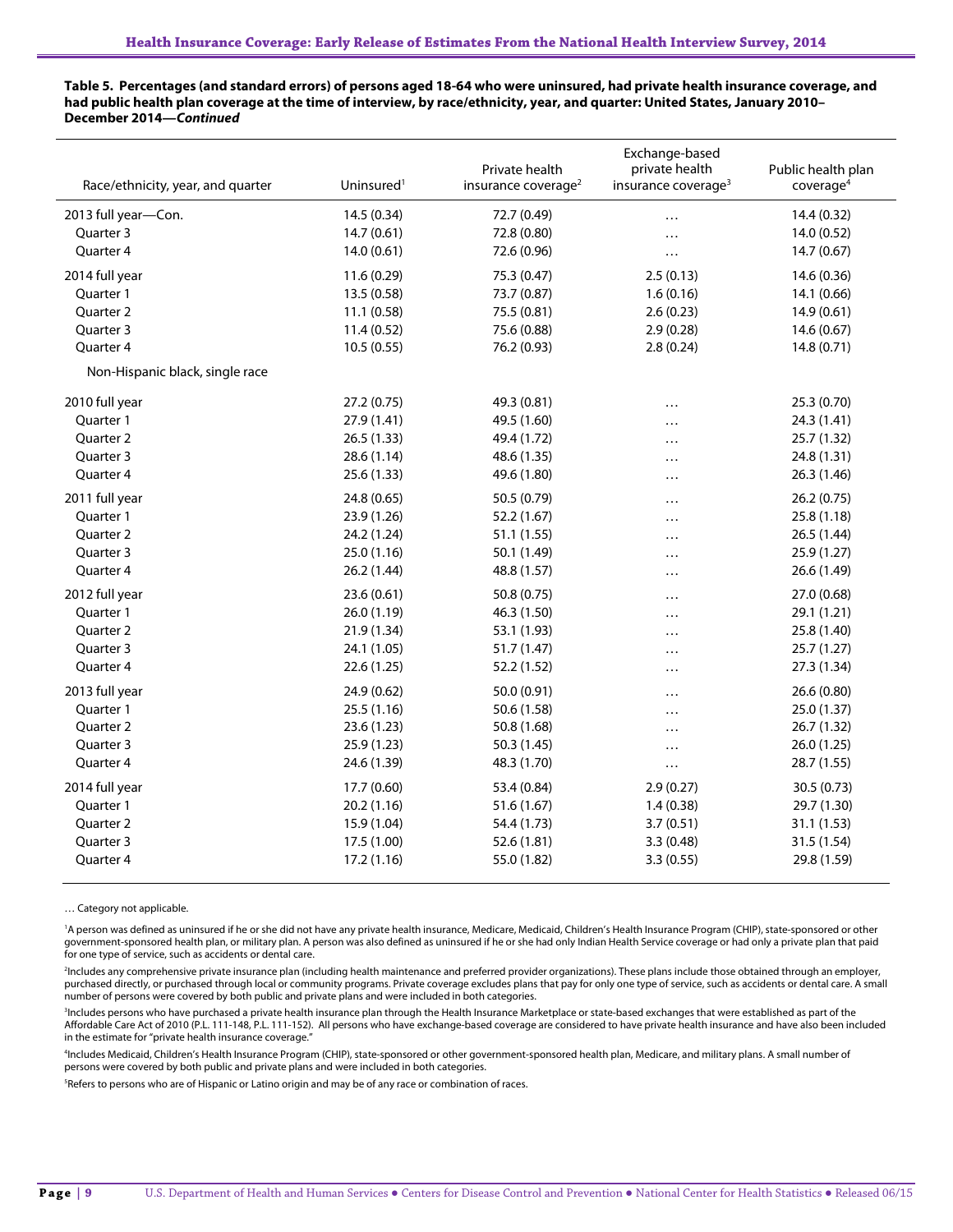NOTES: These health insurance estimates are being released prior to final data editing and final weighting to provide access to the most recent information from the National Health Interview Survey. The resulting estimates for persons without health insurance are generally 0.1–0.3 percentage points lower than those based on the editing procedures used for the final data files. Occasionally, due to decisions made for the final data editing and weighting, estimates based on preliminary editing procedures may differ by more than 0.3 percentage points from estimates based on final files. The estimates are based on a sample of the population and therefore are subject to sampling error. Standard errors are reported to indicate the reliability of the estimates. Quarterly estimates have larger standard errors than annual estimates due to smaller sample sizes, and this should be taken into account when evaluating the statistical significance of differences between groups and changes over time. Estimates with larger standard errors are less reliable and less precise than estimates with smaller standard errors. Data are based on household interviews of a sample of the civilian noninstitutionalized population.

DATA SOURCE: CDC/NCHS, National Health Interview Survey, 2010–2014, Family Core component.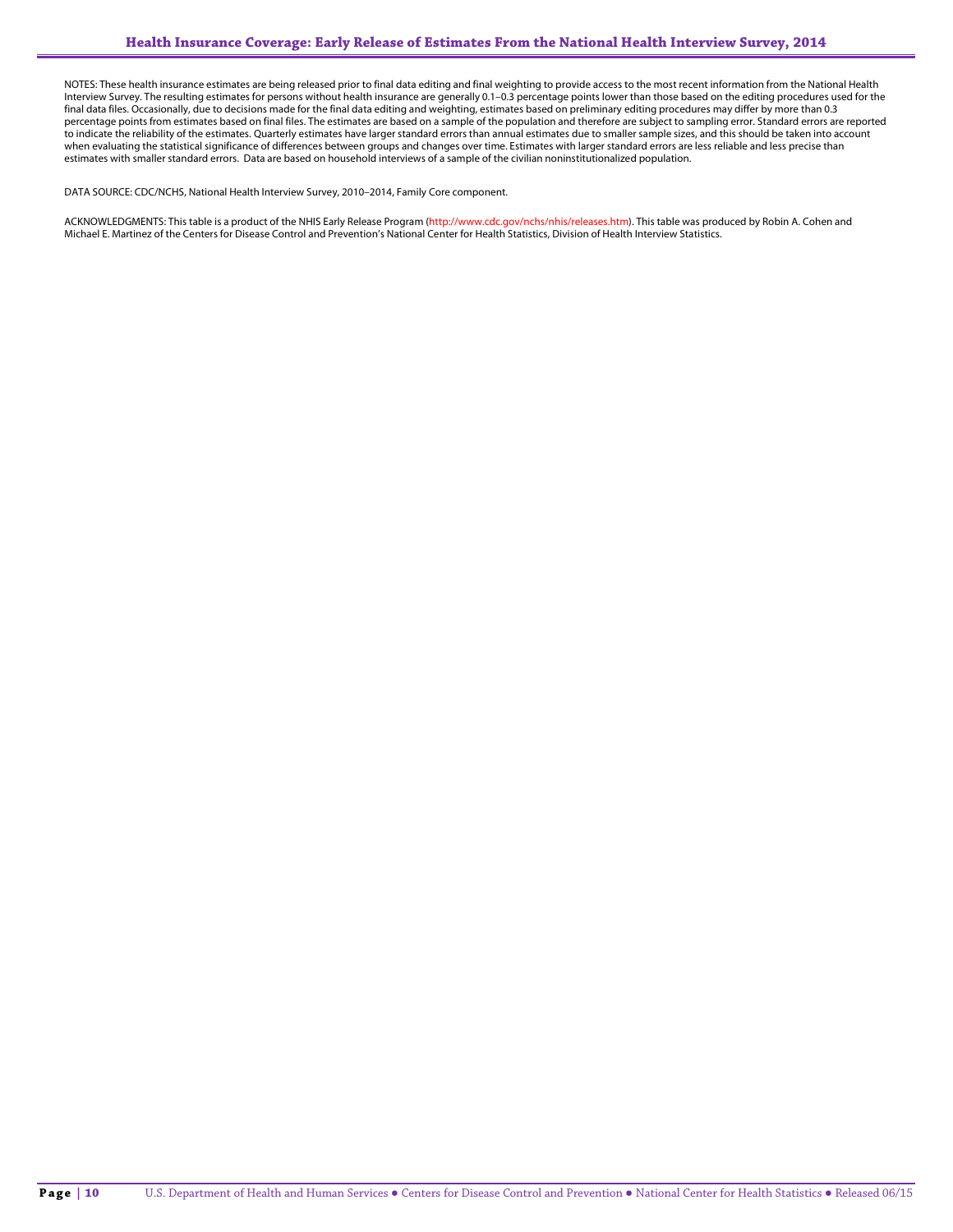### **Table 6. Percentages (and standard errors) of persons aged 18-64 who were uninsured, had private health insurance coverage, and had public health plan coverage at the time of interview, by poverty status, year, and quarter: United States, January 2010– December 2014**

| Poverty status <sup>1</sup> , year, and quarter                                                       | Uninsured <sup>2</sup>                                                  | Private health<br>insurance coverage <sup>3</sup>                     | Exchange-based<br>private health<br>insurance coverage <sup>4</sup> | Public health plan<br>coverage <sup>5</sup>                             |
|-------------------------------------------------------------------------------------------------------|-------------------------------------------------------------------------|-----------------------------------------------------------------------|---------------------------------------------------------------------|-------------------------------------------------------------------------|
| Poor (<100% FPL)                                                                                      |                                                                         |                                                                       |                                                                     |                                                                         |
| 2010 full year                                                                                        | 42.2 (0.99)                                                             | 19.6 (0.89)                                                           | .                                                                   | 38.8 (0.97)                                                             |
| Quarter 1                                                                                             | 44.0 (1.79)                                                             | 17.6 (0.68)                                                           | .                                                                   | 39.1 (1.82)                                                             |
| Quarter 2                                                                                             | 43.5 (1.87)                                                             | 19.4 (1.67)                                                           |                                                                     | 37.5 (1.83)                                                             |
| Quarter 3                                                                                             | 43.7 (1.75)                                                             | 17.0 (1.50)                                                           |                                                                     | 40.0 (1.75)                                                             |
| Quarter 4                                                                                             | 38.1 (1.58)                                                             | 24.1 (1.61)                                                           |                                                                     | 38.6 (1.74)                                                             |
| 2011 full year                                                                                        | 40.1 (0.91)                                                             | 21.2 (1.02)                                                           |                                                                     | 39.6 (0.93)                                                             |
| Quarter 1                                                                                             | 39.8 (0.64)                                                             | 21.6 (1.79)                                                           |                                                                     | 39.3 (1.67)                                                             |
| Quarter 2                                                                                             | 37.2 (1.83)                                                             | 23.8 (2.48)                                                           |                                                                     | 39.9 (1.87)                                                             |
| Quarter 3                                                                                             | 42.2 (1.84)                                                             | 17.1 (1.86)                                                           | .                                                                   | 41.7 (1.64)                                                             |
| Quarter 4                                                                                             | 41.1 (1.84)                                                             | 22.1 (1.98)                                                           |                                                                     | 37.5 (1.83)                                                             |
| 2012 full year                                                                                        | 40.1 (0.90)                                                             | 20.2 (1.09)                                                           | $\cdots$                                                            | 40.8 (0.94)                                                             |
| Quarter 1                                                                                             | 42.7 (1.62)                                                             | 19.6 (1.69)                                                           | .                                                                   | 38.6 (1.60)                                                             |
| Quarter 2                                                                                             | 38.9 (2.03)                                                             | 21.0(3.13)                                                            |                                                                     | 41.3 (1.71)                                                             |
| Quarter 3                                                                                             | 41.0 (1.43)                                                             | 17.2 (1.46)                                                           |                                                                     | 42.3 (1.82)                                                             |
| Quarter 4                                                                                             | 37.6 (1.58)                                                             | 22.6 (1.96)                                                           |                                                                     | 40.9 (1.62)                                                             |
| 2013 full year                                                                                        | 39.3 (1.00)                                                             | 19.0 (0.97)                                                           |                                                                     | 42.4 (0.95)                                                             |
| Quarter 1                                                                                             | 39.1 (1.74)                                                             | 19.5 (1.87)                                                           |                                                                     | 42.4 (1.91)                                                             |
| Quarter 2                                                                                             | 38.9 (1.79)                                                             | 19.0 (2.22)                                                           | .                                                                   | 42.7 (1.76)                                                             |
| Quarter 3                                                                                             | 40.2 (1.90)                                                             | 18.1 (2.26)                                                           |                                                                     | 42.3 (1.76)                                                             |
| Quarter 4                                                                                             | 39.2 (1.77)                                                             | 19.3 (1.70)                                                           | $\cdots$                                                            | 42.3 (1.77)                                                             |
| 2014 full year<br>Quarter 1<br>Quarter 2<br>Quarter 3<br>Quarter 4<br>Near-poor (≥100% and <200% FPL) | 32.3 (0.93)<br>34.9 (1.53)<br>33.5 (2.03)<br>32.0 (1.78)<br>29.1 (1.72) | 21.9(0.92)<br>20.5 (1.59)<br>20.2 (1.61)<br>21.5(2.06)<br>25.1 (2.00) | 2.2(0.20)<br>1.0(0.27)<br>2.5(0.49)<br>2.1(0.37)<br>3.2(0.50)       | 46.6 (0.95)<br>45.4 (1.74)<br>47.0 (2.11)<br>47.5 (1.70)<br>46.5 (1.88) |
| 2010 full year                                                                                        | 43.0 (0.74)                                                             | 34.7 (0.74)                                                           | $\cdots$                                                            | 23.7 (0.55)                                                             |
| Quarter 1                                                                                             | 43.8 (1.41)                                                             | 34.8 (1.48)                                                           | .                                                                   | 22.8(1.15)                                                              |
| Quarter 2                                                                                             | 44.2 (1.52)                                                             | 35.0 (1.44)                                                           | .                                                                   | 22.1(1.17)                                                              |
| Quarter 3                                                                                             | 43.9 (1.50)                                                             | 34.3 (1.54)                                                           |                                                                     | 23.5(1.14)                                                              |
| Quarter 4                                                                                             | 40.2 (1.51)                                                             | 34.8 (1.59)                                                           | $\cdots$                                                            | 26.6 (1.35)                                                             |
| 2011 full year                                                                                        | 40.1 (0.72)                                                             | 35.4 (0.75)                                                           | $\cdots$                                                            | 25.9 (0.69)                                                             |
| Quarter 1                                                                                             | 40.3 (1.24)                                                             | 36.1 (1.37)                                                           | $\cdots$                                                            | 25.4 (1.21)                                                             |
| Quarter 2                                                                                             | 42.1 (1.41)                                                             | 33.5 (1.32)                                                           |                                                                     | 25.7 (1.14)                                                             |
| Quarter 3                                                                                             | 39.0 (1.31)                                                             | 36.0 (1.34)                                                           |                                                                     | 26.0 (1.25)                                                             |
| Quarter 4                                                                                             | 39.2 (1.49)                                                             | 35.9 (1.40)                                                           |                                                                     | 26.5 (1.27)                                                             |
| 2012 full year                                                                                        | 39.2 (0.68)                                                             | 37.2 (0.74)                                                           |                                                                     | 25.2 (0.57)                                                             |
| Quarter 1                                                                                             | 41.0 (1.28)                                                             | 35.8 (1.44)                                                           |                                                                     | 24.4 (1.13)                                                             |
| Quarter 2                                                                                             | 37.8 (1.42)                                                             | 38.4 (1.46)                                                           |                                                                     | 25.7(1.12)                                                              |
| Quarter 3                                                                                             | 38.0 (1.51)                                                             | 38.6 (1.62)                                                           |                                                                     | 25.1(1.16)                                                              |
| Quarter 4                                                                                             | 40.0 (1.44)                                                             | 35.9 (1.45)                                                           |                                                                     | 25.4 (1.21)                                                             |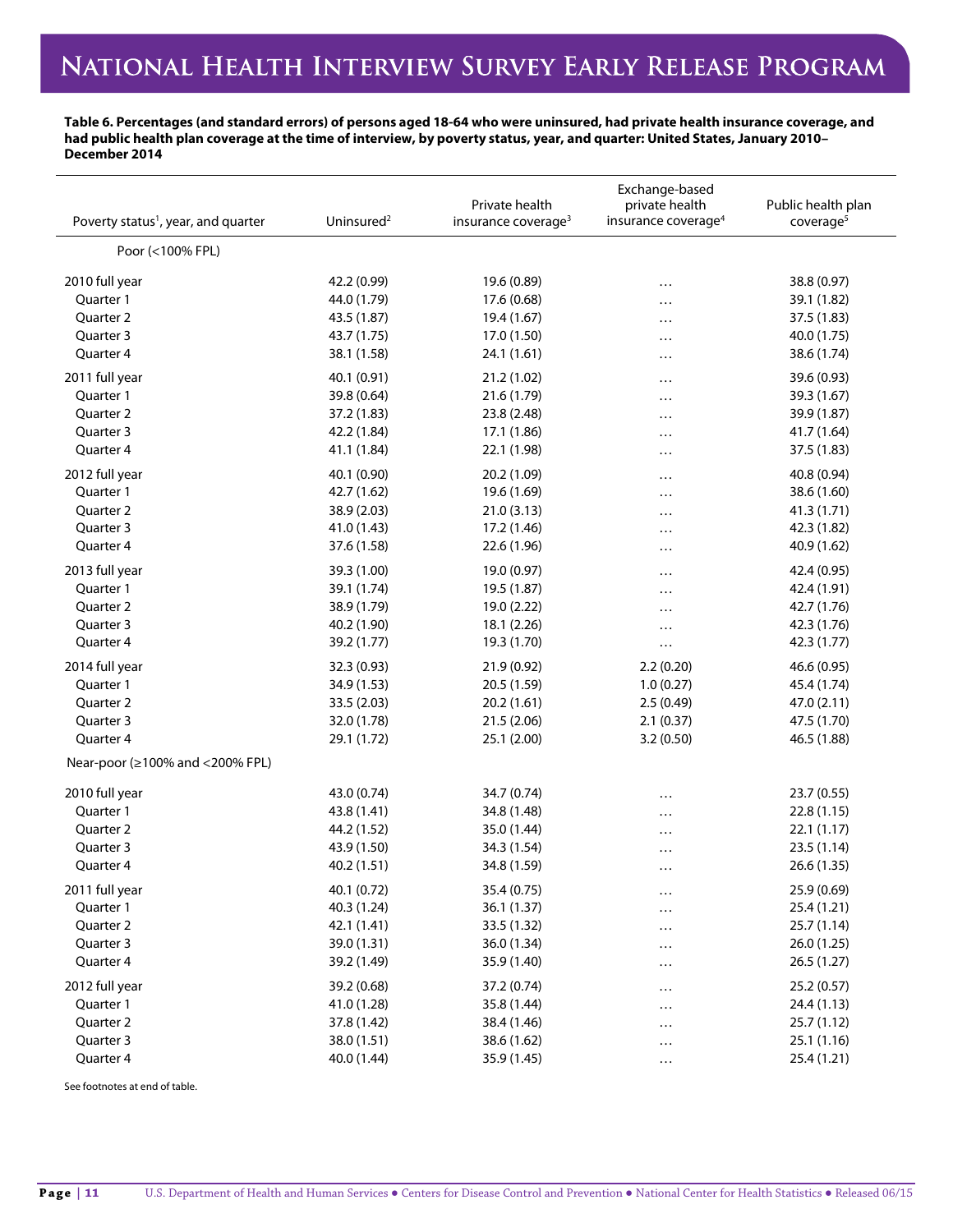**Table 6. Percentages (and standard errors) of persons aged 18-64 who were uninsured, had private health insurance coverage, and had public health plan coverage at the time of interview, by poverty status, year, and quarter: United States, January 2010– December 2014—***Continued*

| Poverty status <sup>1</sup> , year, and quarter | Uninsured <sup>2</sup> | Private health<br>insurance coverage <sup>3</sup> | Exchange-based<br>private health<br>insurance coverage <sup>4</sup> | Public health plan<br>coverage <sup>5</sup> |
|-------------------------------------------------|------------------------|---------------------------------------------------|---------------------------------------------------------------------|---------------------------------------------|
| 2013 full year                                  | 38.5 (0.84)            | 36.4 (0.78)                                       | $\cdots$                                                            | 26.6 (0.78)                                 |
| Quarter 1                                       | 39.2 (1.42)            | 33.8 (1.38)                                       | $\cdots$                                                            | 28.4 (1.42)                                 |
| Quarter 2                                       | 38.4 (1.55)            | 37.9 (1.50)                                       | .                                                                   | 25.4 (1.33)                                 |
| Quarter 3                                       | 37.9 (1.34)            | 39.3 (1.39)                                       | $\cdots$                                                            | 24.1 (1.19)                                 |
| Quarter 4                                       | 38.6 (1.42)            | 34.6 (1.38)                                       | $\cdots$                                                            | 28.5 (1.44)                                 |
| 2014 full year                                  | 30.9 (0.72)            | 41.2 (0.81)                                       | 4.5(0.33)                                                           | 29.6 (0.76)                                 |
| Quarter 1                                       | 34.4 (1.58)            | 39.3 (1.53)                                       | 2.2(0.40)                                                           | 27.5 (1.24)                                 |
| Quarter 2                                       | 28.5 (1.20)            | 43.5 (1.38)                                       | 5.1(0.56)                                                           | 29.6 (1.21)                                 |
| Quarter 3                                       | 31.3 (1.32)            | 42.1 (1.43)                                       | 5.3 (0.70)                                                          | 28.7 (1.27)                                 |
| Quarter 4                                       | 29.2 (1.31)            | 40.0 (1.47)                                       | 5.2(0.66)                                                           | 32.6 (1.41)                                 |
| Not-poor ( $\geq$ 200% FPL)                     |                        |                                                   |                                                                     |                                             |
| 2010 full year                                  | 12.6(0.27)             | 80.8 (0.36)                                       | $\cdots$                                                            | 8.1(0.27)                                   |
| Quarter 1                                       | 11.5 (0.50)            | 82.2 (0.66)                                       | $\cdots$                                                            | 7.8 (0.45)                                  |
| Quarter 2                                       | 13.2 (0.57)            | 80.8 (0.66)                                       | .                                                                   | 7.4 (0.36)                                  |
| Quarter 3                                       | 13.2(0.57)             | 80.1 (0.65)                                       | $\cdots$                                                            | 8.1(0.51)                                   |
| Quarter 4                                       | 12.4 (0.54)            | 80.1 (0.69)                                       | $\cdots$                                                            | 9.0(0.46)                                   |
| 2011 full year                                  | 12.0 (0.28)            | 81.1 (0.35)                                       | .                                                                   | 8.3(0.23)                                   |
| Quarter 1                                       | 12.0 (0.55)            | 81.1 (0.64)                                       | $\cdots$                                                            | 8.3 (0.40)                                  |
| Quarter 2                                       | 12.5 (0.49)            | 80.5 (0.64)                                       | .                                                                   | 8.4 (0.39)                                  |
| Quarter 3                                       | 12.0 (0.49)            | 81.5 (0.64)                                       |                                                                     | 8.0 (0.39)                                  |
| Quarter 4                                       | 11.6(0.50)             | 81.4 (0.66)                                       |                                                                     | 8.6(0.43)                                   |
| 2012 full year                                  | 11.4(0.26)             | 81.3 (0.38)                                       |                                                                     | 8.7 (0.29)                                  |
| Quarter 1                                       | 11.5 (0.52)            | 81.4 (0.68)                                       |                                                                     | 8.5 (0.52)                                  |
| Quarter 2                                       | 11.3(0.52)             | 81.7 (0.68)                                       | .                                                                   | 8.5(0.44)                                   |
| Quarter 3                                       | 11.3(0.44)             | 81.0 (0.64)                                       | $\cdots$                                                            | 9.3(0.51)                                   |
| Quarter 4                                       | 11.7 (0.44)            | 80.9 (0.62)                                       | $\cdots$                                                            | 8.7 (0.49)                                  |
| 2013 full year                                  | 11.4(0.27)             | 81.2 (0.37)                                       | .                                                                   | 8.9(0.26)                                   |
| Quarter 1                                       | 11.7 (0.56)            | 81.7 (0.74)                                       | $\cdots$                                                            | 8.1(0.47)                                   |
| Quarter 2                                       | 11.4 (0.48)            | 81.0 (0.62)                                       | .                                                                   | 9.0(0.45)                                   |
| Quarter 3                                       | 12.0(0.54)             | 80.0 (0.66)                                       | $\cdots$                                                            | 9.6(0.44)                                   |
| Quarter 4                                       | 10.5 (0.59)            | 82.0 (0.73)                                       | $\cdots$                                                            | 8.8(0.47)                                   |
| 2014 full year                                  | 8.9(0.23)              | 83.9 (0.35)                                       | 2.3(0.12)                                                           | 8.5(0.26)                                   |
| Quarter 1                                       | 10.1(0.48)             | 83.0 (0.62)                                       | 1.7(0.18)                                                           | 8.1(0.44)                                   |
| Quarter 2                                       | 8.6(0.43)              | 83.0 (0.64)                                       | 2.5(0.23)                                                           | 9.7(0.48)                                   |
| Quarter 3                                       | 8.5(0.40)              | 84.4 (0.57)                                       | 2.7(0.27)                                                           | 8.3(0.42)                                   |
| Quarter 4                                       | 8.3(0.44)              | 85.1 (0.61)                                       | 2.4(0.22)                                                           | 8.0 (0.46)                                  |

… Category not applicable.

'Based on family income and family size, using the U.S. Census Bureau's poverty thresholds. "Poor" persons are defined as those below the poverty threshold; "Near-poor" persons have incomes of 100% to less than 200% of the poverty threshold; and "Not-poor" persons have incomes of 200% of the poverty threshold or greater. Persons with unknown poverty status are not shown in this table. The percentage of respondents with unknown poverty status was 12.2% in 2010, 11.5% in 2011, 11.4% in 2012, 10.2% in 2013 and 8.6% in the first three quarters of 2014. Estimates may differ from estimates that are based on both reported and imputed income. FPL is federal poverty level.

<sup>2</sup>A person was defined as uninsured if he or she did not have any private health insurance, Medicare, Medicaid, Children's Health Insurance Program (CHIP), state-sponsored or other government-sponsored health plan, or military plan. A person was also defined as uninsured if he or she had only Indian Health Service coverage or had only a private plan that paid for one type of service, such as accidents or dental care.

<sup>3</sup>Includes any comprehensive private insurance plan (including health maintenance and preferred provider organizations). These plans include those obtained through an employer, purchased directly, or purchased through local or community programs. Private coverage excludes plans that pay for only one type of service, such as accidents or dental care. A small number of persons were covered by both public and private plans and were included in both categories.

4 Includes persons who have purchased a private health insurance plan through the Health Insurance Marketplace or state-based exchanges that were established as part of the Affordable Care Act of 2010 (P.L. 111-148, P.L. 111-152). All persons who have exchange-based coverage are considered to have private health insurance and have also been included in the estimate for "private health insurance coverage."

<sup>5</sup>Includes Medicaid, Children's Health Insurance Program (CHIP), state-sponsored or other government-sponsored health plan, Medicare, and military plans. A small number of persons were covered by both public and private plans and were included in both categories.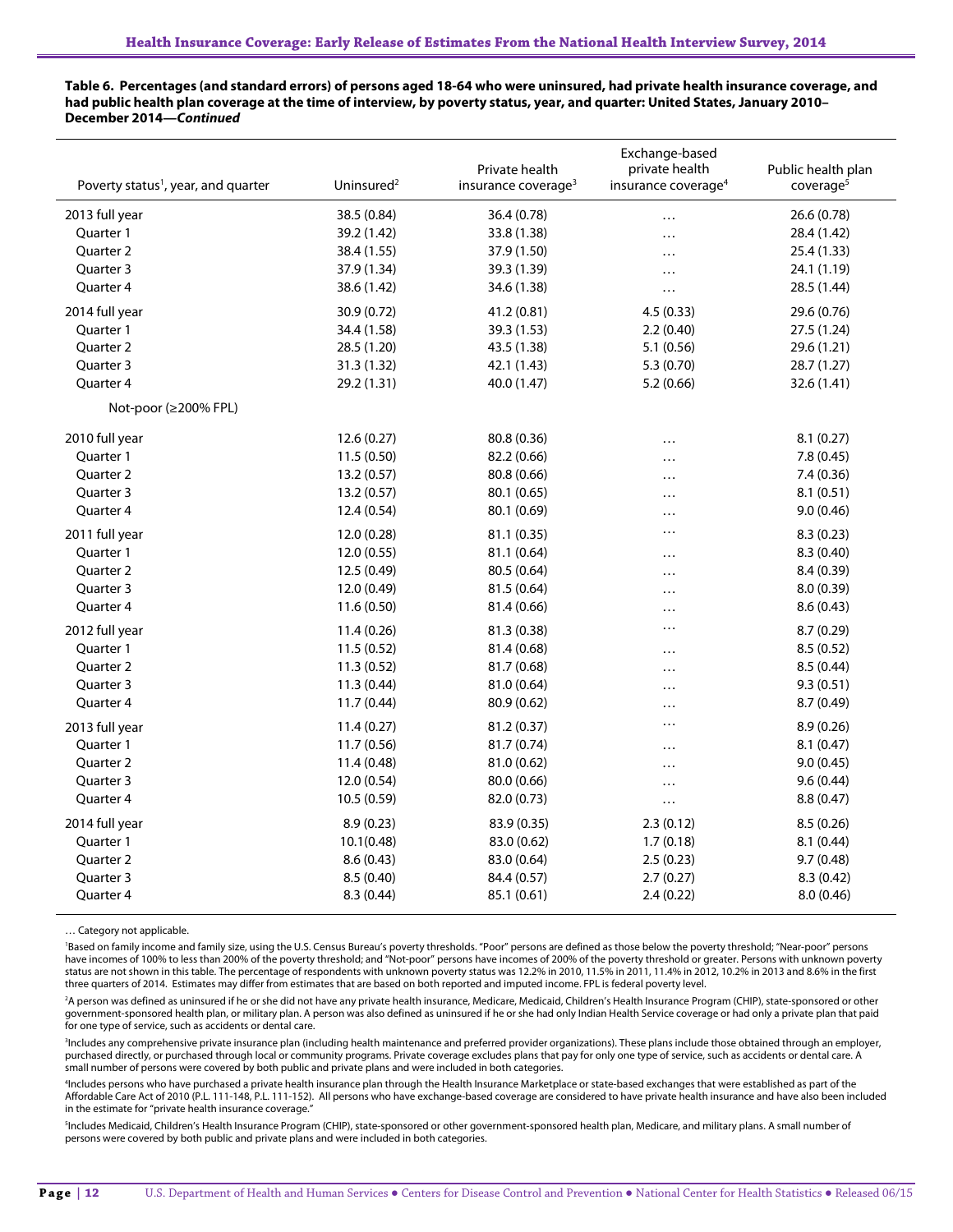NOTES: These health insurance estimates are being released prior to final data editing and final weighting to provide access to the most recent information from the National Health Interview Survey. The resulting estimates for persons without health insurance are generally 0.1–0.3 percentage points lower than those based on the editing procedures used for the final data files. Occasionally, due to decisions made for the final data editing and weighting, estimates based on preliminary editing procedures may differ by more than 0.3 percentage points from estimates based on final files. The estimates are based on a sample of the population and therefore are subject to sampling error. Standard errors are reported to indicate the reliability of the estimates. Quarterly estimates have larger standard errors than annual estimates due to smaller sample sizes, and this should be taken into account when evaluating the statistical significance of differences between groups and changes over time. Estimates with larger standard errors are less reliable and less precise than estimates with smaller standard errors. Data are based on household interviews of a sample of the civilian noninstitutionalized population.

DATA SOURCE: CDC/NCHS, National Health Interview Survey, 2010–2014, Family Core component.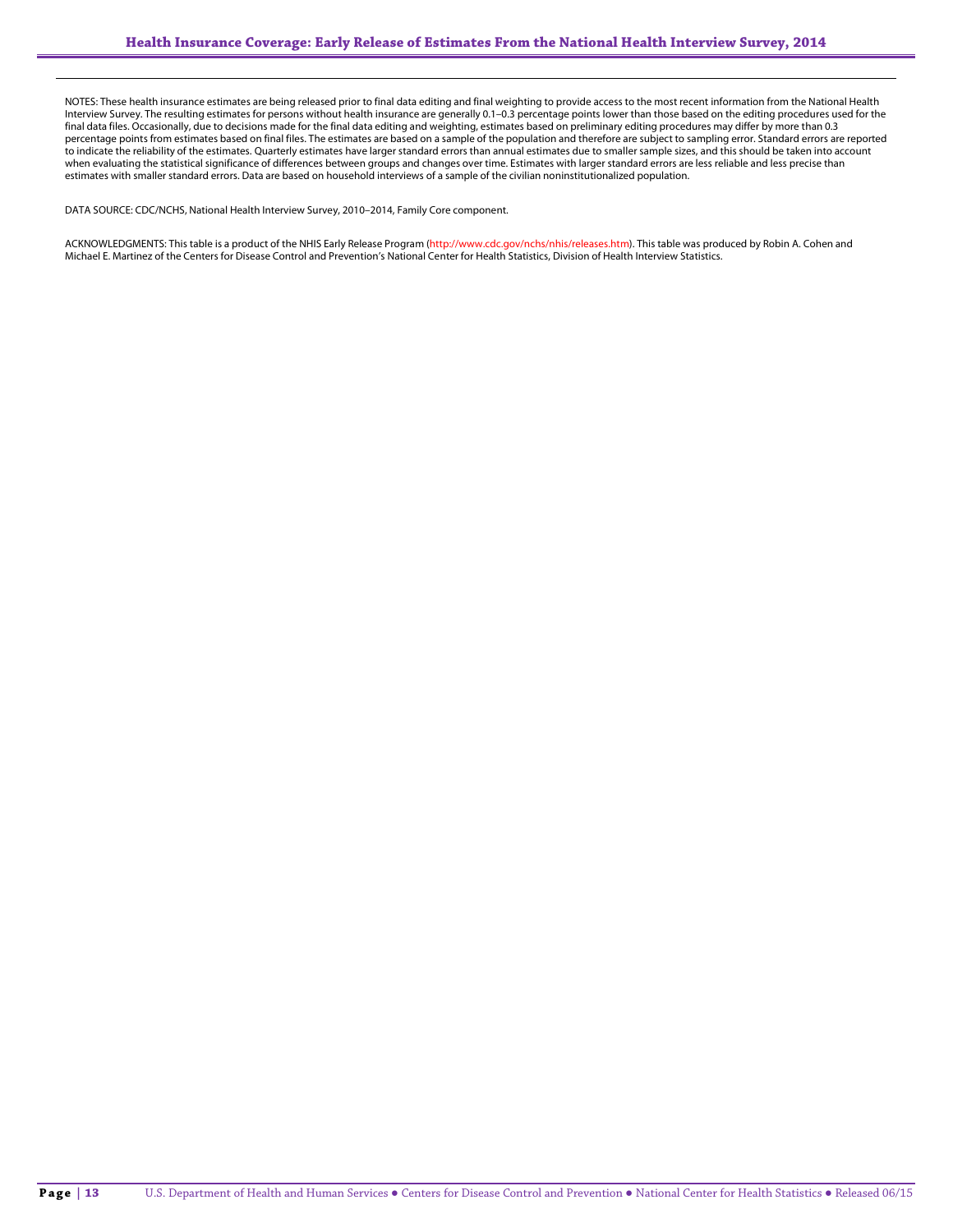| Characteristic, year and quarter | Percent (standard error <sup>1</sup> ) | Number in millions |
|----------------------------------|----------------------------------------|--------------------|
| Age group                        |                                        |                    |
| Under age 65                     |                                        |                    |
| 2014 full year                   | 2.2(0.10)                              | 5.9                |
| Quarter 1                        | 1.4(0.11)                              | 3.7                |
| Quarter 2                        | 2.4(0.17)                              | 6.3                |
| Quarter 3                        | 2.5(0.20)                              | 6.8                |
| Quarter 4                        | 2.5(0.18)                              | 6.7                |
| Age 0-17                         |                                        |                    |
| 2014 full year                   | 0.9(0.11)                              | 0.7                |
| Quarter 1                        | 0.5(0.14)                              | 0.4                |
| Quarter 2                        | 1.0(0.17)                              | 0.7                |
| Quarter 3                        | 1.0(0.19)                              | 0.8                |
| Quarter 4                        | 1.3(0.28)                              | 0.9                |
| Age 18-64                        |                                        |                    |
| 2014 full year                   | 2.7(0.11)                              | 5.2                |
| Quarter 1                        | 1.7(0.13)                              | 3.3                |
| Quarter 2                        | 2.9(0.21)                              | 5.7                |
| Quarter 3                        | 3.1(0.23)                              | 6.1                |
| Quarter 4                        | 2.9(0.19)                              | 5.7                |
| Age 18-29                        |                                        |                    |
| 2014 full year                   | 2.1(0.14)                              | 1.1                |
| Quarter 1                        | 1.3(0.21)                              | 0.6                |
| Quarter 2                        | 2.4(0.31)                              | 1.2                |
| Quarter 3                        | 2.3(0.28)                              | 1.2                |
| Quarter 4                        | 2.5(0.30)                              | 1.3                |
| Age 30-64                        |                                        |                    |
| 2014 full year                   | 2.9(0.13)                              | 4.1                |
| Quarter 1                        | 1.8(0.16)                              | 2.6                |
| Quarter 2                        | 3.1(0.23)                              | 4.4                |
| Quarter 3                        | 3.4(0.27)                              | 4.9                |
| Quarter 4                        | 3.1(0.22)                              | 4.4                |

**Table 7. Percentages and number in millions of persons under age 65 who had exchange-based private health insurance coverage at the time of interview, by age group, year, and quarter: United States, January 2014–December 2014**

1 The estimates are based on a sample of the population and therefore are subject to sampling error. Standard errors are reported to indicate the reliability of the estimates. Quarterly estimates have larger standard errors than annual estimates due to smaller sample sizes, and this should be taken into account when evaluating the statistical significance of differences between groups and changes over time. Estimates with larger standard errors are less reliable and less precise than estimates with smaller standard errors.

NOTES: Private health insurance includes any comprehensive private insurance plan (including health maintenance and preferred provider organizations). These plans include those obtained through an employer, purchased directly, purchased through local or community programs, or purchased through the Health Insurance Marketplace or a state-based exchange. Private coverage excludes plans that pay for only one type of service, such as accidents or dental care. Exchange-based coverage includes persons who have purchased a private health insurance plan through the Health Insurance Marketplace or state-based exchanges that were established as part of the Affordable Care Act of 2010 (P.L. 111-148, P.L. 111-152). All persons who have exchange-based coverage are considered to have private health insurance and have also been included in the estimate for "private health insurance coverage." These health insurance estimates are being released prior to final data editing and final weighting to provide access to the most recent information from the National Health Interview Survey. The resulting estimates for persons without health insurance are generally 0.1–0.3 percentage points lower than those based on the editing procedures used for the final data files. Occasionally, due to decisions made for the final data editing and weighting, estimates based on preliminary editing procedures may differ by more than 0.3 percentage points from estimates based on final files. Data are based on household interviews of a sample of the civilian noninstitutionalized population

DATA SOURCE: CDC/NCHS, National Health Interview Survey, 2010–2014, Family Core component.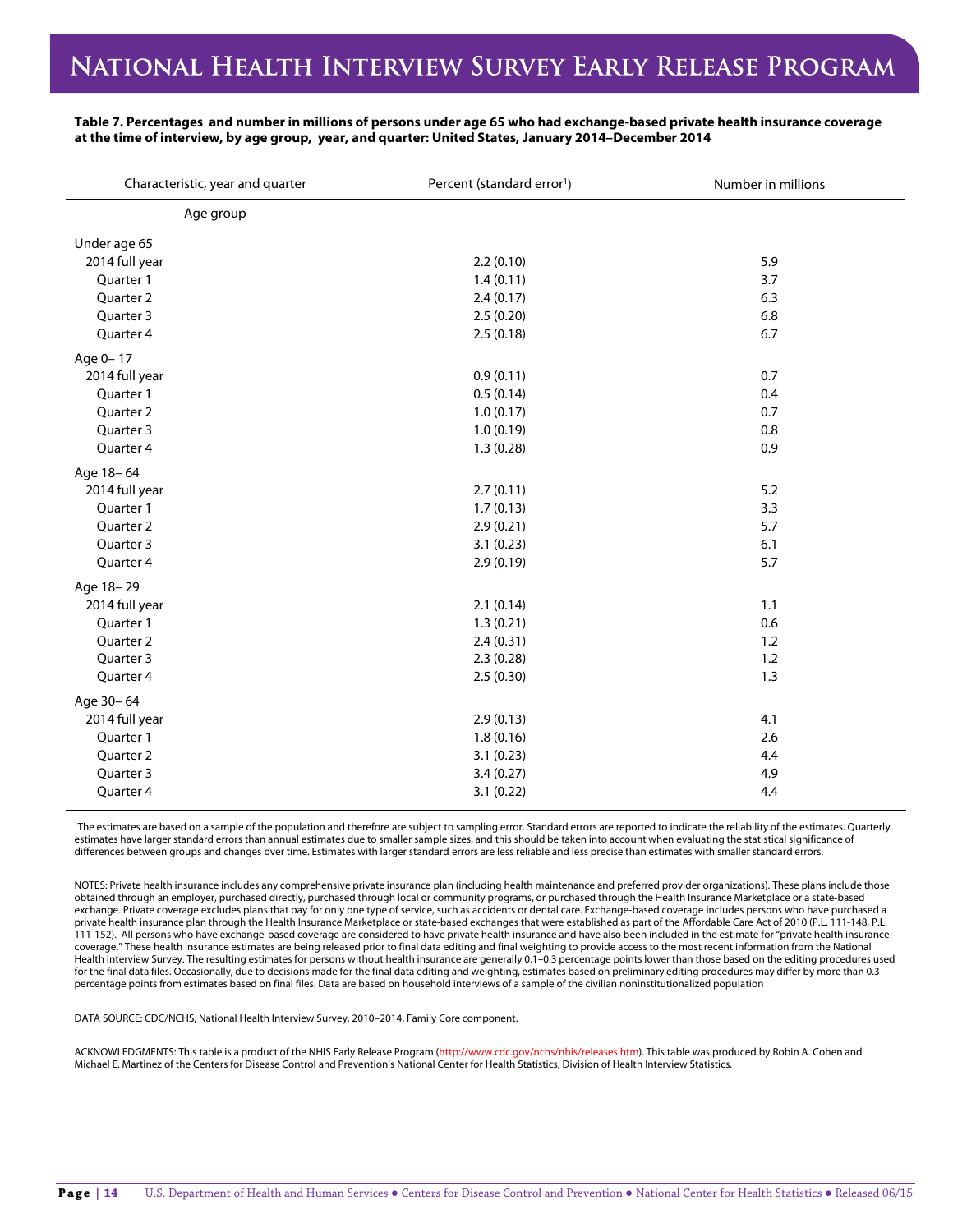### **Table 8. Percentages and number in millions of persons aged 18–64 who had exchange-based private health insurance coverage at the time of interview, by selected characteristics, year, and quarter: United States, January 2014–December 2014**

| Characteristic, year and quarter | Percent (standard error <sup>1</sup> ) | Number in millions |
|----------------------------------|----------------------------------------|--------------------|
| Sex                              |                                        |                    |
| Male                             |                                        |                    |
| 2014 full year                   | 2.4(0.12)                              | 2.3                |
| Quarter 1                        | 1.6(0.14)                              | 1.5                |
| Quarter 2                        | 2.7(0.24)                              | 2.6                |
| Quarter 3                        | 2.7(0.24)                              | 2.6                |
| Quarter 4                        | 2.8(0.21)                              | 2.7                |
| Female                           |                                        |                    |
| 2014 full year                   | 2.9(0.13)                              | 2.9                |
| Quarter 1                        | 1.8(0.18)                              | 1.8                |
| Quarter 2                        | 3.1(0.23)                              | 3.1                |
| Quarter 3                        | 3.5(0.28)                              | 3.4                |
| Quarter 4                        | 3.1(0.23)                              | 3.1                |
| Race/ethnicity                   |                                        |                    |
| Hispanic or Latino <sup>2</sup>  |                                        |                    |
| 2014 full year                   | 2.6(0.30)                              | 0.9                |
| Quarter 1                        | 1.4(0.30)                              | 0.5                |
| Quarter 2                        | 3.0(0.61)                              | 1.0                |
| Quarter 3                        | 3.4(0.55)                              | 1.1                |
| Quarter 4                        | 2.6(0.37)                              | 0.9                |
| Non-Hispanic white, single race  |                                        |                    |
| 2014 full year                   | 2.5(0.13)                              | 3.0                |
| Quarter 1                        | 1.6(0.16)                              | 1.9                |
| Quarter 2                        | 2.6(0.23)                              | 3.2                |
| Quarter 3                        | 2.9(0.28)                              | 3.5                |
| Quarter 4                        | 2.8(0.24)                              | 3.4                |
| Non-Hispanic black, single race  |                                        |                    |
| 2014 full year                   | 2.9(0.27)                              | 0.7                |
| Quarter 1                        | 1.4(0.38)                              | 0.3                |
| Quarter 2                        | 3.7(0.51)                              | 0.9                |
| Quarter 3                        | 3.3(0.48)                              | 0.8                |
| Quarter 4                        | 3.3(0.55)                              | 0.8                |
| Poverty status <sup>3</sup>      |                                        |                    |
| Poor (<100% FPL)                 |                                        |                    |
| 2014 full year                   | 2.2(0.20)                              | 0.6                |
| Quarter 1                        | 1.0(0.27)                              | 0.3                |
| Quarter 2                        | 2.5(0.49)                              | 0.7                |
| Quarter 3                        | 2.1(0.37)                              | 0.6                |
| Quarter 4                        | 3.2(0.50)                              | 0.9                |
| Near-poor (≥100% and <200% FPL)  |                                        |                    |
| 2014 full year                   | 4.5(0.33)                              | 1.6                |
| Quarter 1                        | 2.2(0.40)                              | 0.8                |
| Quarter 2                        | 5.1(0.56)                              | 1.7                |
| Quarter 3                        | 5.3(0.70)                              | 1.9                |
| Quarter 4                        | 5.2(0.66)                              | 1.8                |